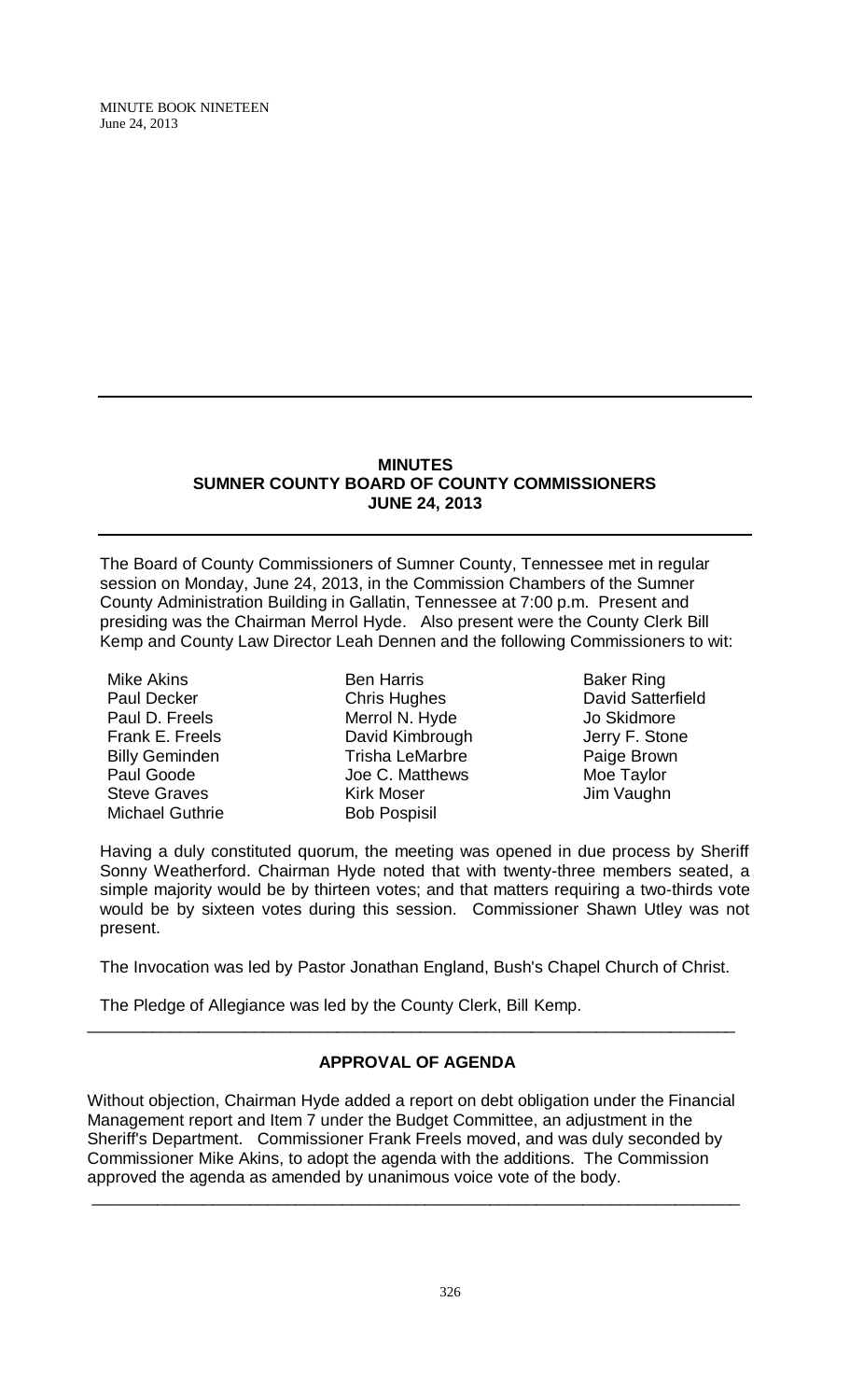## **APPROVAL OF MINUTES**

The minutes for the meeting of this body held on May 20, 2013, and recorded in the office of the Clerk, Bill Kemp, were approved by voice vote after Commissioner Skidmore made the motion, seconded by Commissioner Taylor.

## **RECOGNITION OF THE PUBLIC**

 Chairman Hyde opened the floor to allow the public to speak concerning any matter on the agenda.

Tom Neal 245 of Corum Hill Road in Castalian Springs, spoke in support of the Castalian Spring Historic Overlay District Design Review Guidelines and Boundary Map.

Ted Wise, Chairman of the Board of Education, spoke in favor of the proposed budget from the Board of Education that approved the budget unanimously.

With no one else wishing to speak, recognition of the public was closed.

#### **REPORT OF THE CHAIR**

\_\_\_\_\_\_\_\_\_\_\_\_\_\_\_\_\_\_\_\_\_\_\_\_\_\_\_\_\_\_\_\_\_\_\_\_\_\_\_\_\_\_\_\_\_\_\_\_\_\_\_\_\_\_\_\_\_\_\_\_\_\_\_\_\_\_\_\_\_

Commissioner Graves introduced the following two resolutions:

### **A RESOLUTION TO RECOGNIZE KELLY HUNT, JUNE DAIRY MONTH CHAIRPERSON**

**WHEREAS,** Kelly Hunt, an eleven-grade student at Station Camp High School, has been chosen as the chairperson for June Dairy Month, 2013; and

**WHEREAS,** Miss Hunt, in addition to being an honor student, has participated in numerous extra-curricular 4-H competitions and won multiple awards; and

**WHEREAS,** Miss Hunt's poster entry for June Dairy Month Contest won third place, and with the help of Sumner County University of Tennessee Extension agents, she has begun her month-long mission to remind others of the importance of milk and other dairy products for our good health.

**NOW, THEREFORE BE IT RESOLVED** by the Sumner County Board of County Commissioners meeting in regular session on this the  $24<sup>th</sup>$  day of June, 2013, that this body does hereby congratulate Kelly and commend her for her hard work to promote healthy and nutritious dairy products; and

**BE IT FURTHER RESOLVED** that this resolution is to be spread on the minutes of this body and the Clerk is to furnish a copy of this resolution to Miss Kelly Hunt.

\_\_\_\_\_\_\_\_\_\_\_\_\_\_\_\_\_\_\_\_\_\_\_\_\_\_\_\_\_\_\_\_\_\_\_\_\_\_\_\_\_\_\_\_\_\_\_\_\_\_\_\_\_\_\_\_\_\_\_\_\_\_\_\_

## **A RESOLUTION TO RECOGNIZE UNIVERSITY OF TENNESSEE EXTENSION DURING THE DAIRY MONTH**

**WHEREAS,** June Dairy Month is an annual tradition that reminds us the value of drinking milk for our good health and the importance of dairy products; and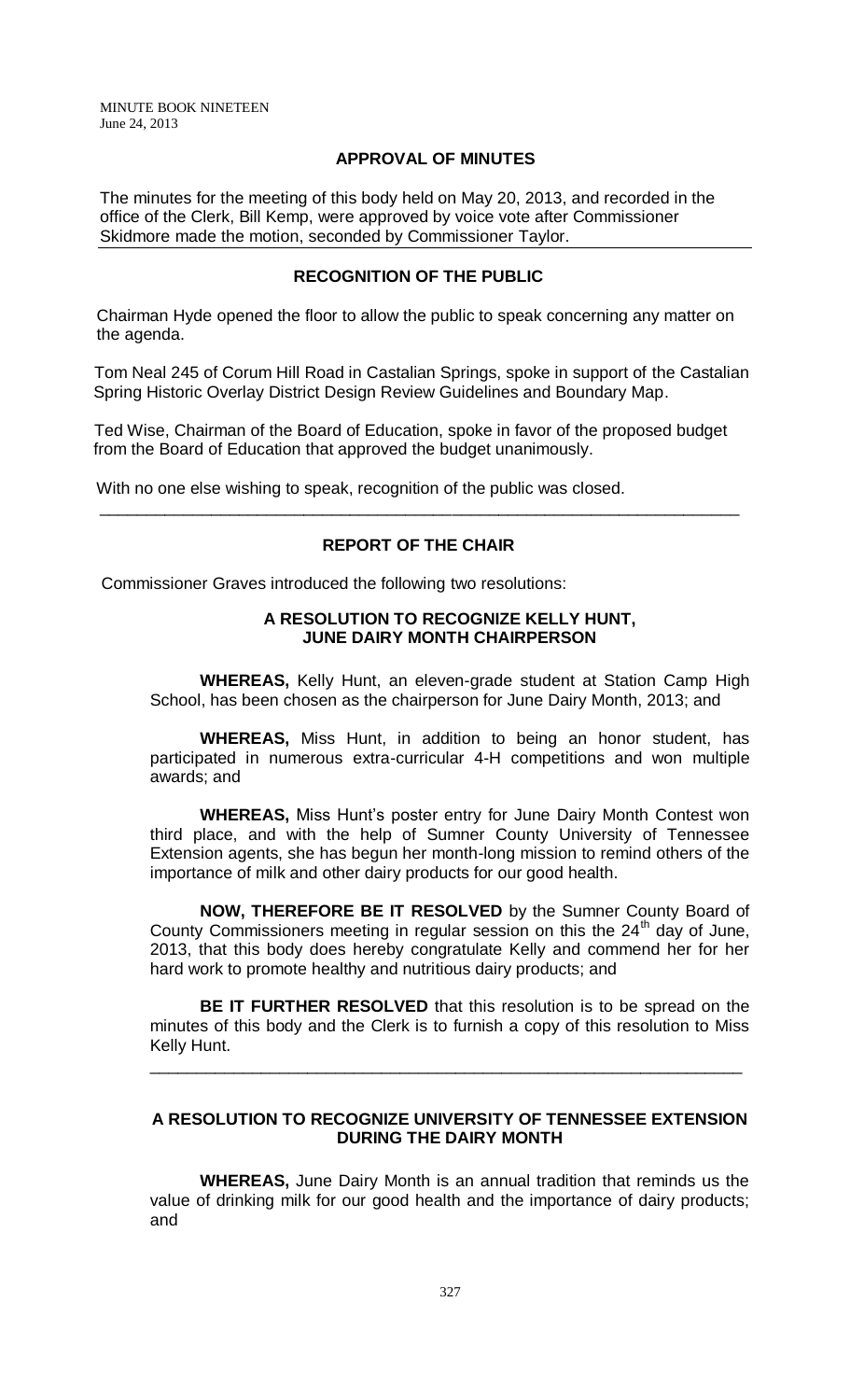**WHEREAS,** University of Tennessee Extension agents, specialists, and staff workers are caring professionals who work hard to address concerns and problems facing farmers, families and 4-youth; and

**WHEREAS,** The Extension agents have been working hard to support this year's Dairy Month Chairperson, Miss Kelly Hunt, in her efforts to spotlight the positive impact milk and other dairy products have on our community and honor all dairy producers who strive to make sure that we have a safe and healthy dairy supply.

**NOW, THEREFORE BE IT RESOLVED** by the Sumner County Board of County Commissioners meeting in regular session on this the  $24<sup>th</sup>$  day of June, 2013, that this body does hereby recognize UT Extension agents during the Dairy Month and thank them for their dedication; and

**BE IT FURTHER RESOLVED** that this resolution is to be spread on the minutes of this body and the Clerk is to furnish a copy of this resolution to the Sumner County UT Extension Office.

\_\_\_\_\_\_\_\_\_\_\_\_\_\_\_\_\_\_\_\_\_\_\_\_\_\_\_\_\_\_\_\_\_\_\_\_\_\_\_\_\_\_\_\_\_\_\_\_\_\_\_\_\_\_\_\_\_\_\_\_\_\_\_\_

Upon motion of Commissioner Graves, seconded by Commissioner Ring, the Commission approved the certificates honoring the Sumner County UT Extension Office and Ms. Hunt.

Chairman Hyde noted the commissioners received correspondence from the Fundamentalist Church of the Latter Day Saints.

 **\_\_\_\_\_\_\_\_\_\_\_\_\_\_\_\_\_\_\_\_\_\_\_\_\_\_\_\_\_\_\_\_\_\_\_\_\_\_\_\_\_\_\_\_\_\_\_\_\_\_\_\_\_\_\_\_\_\_\_\_\_\_\_\_**

 **\_\_\_\_\_\_\_\_\_\_\_\_\_\_\_\_\_\_\_\_\_\_\_\_\_\_\_\_\_\_\_\_\_\_\_\_\_\_\_\_\_\_\_\_\_\_\_\_\_\_\_\_\_\_\_\_\_\_\_\_\_\_\_\_**

Chairman Hyde directed the Clerk to read the following notice:

## **PUBLIC NOTICE**

There will be a public hearing before the Sumner County Commission on June 24, 2013 at 7:00 p.m. on the first floor of the Sumner County Administration Building in the County Commission Chambers located at 355 N. Belvedere Drive, Gallatin, Tennessee.

The Castalian Springs Historic Overlay District Design Review Guidelines and Boundary Maps: A request to approve the Castalian Springs Historic Overlay District Design Review Guidelines and Boundary Map as heard and approved by the Sumner County Planning Commission on April 23, 2013. The Planning Commission voted unanimously to approve and forward this request to the County Commission for legislative approval.

A copy of the notice and complete amendment proposals are on file in the Sumner County Administration Building located at 355 N. Belvedere Drive, Room 202, Gallatin Tennessee. Anyone having interest, desiring to comment, or ask questions concerning this amendment are invited to attend this meeting or call the Sumner County Planning Director at (615) 452-1467.

\_\_\_\_\_\_\_\_\_\_\_\_\_\_\_\_\_\_\_\_\_\_\_\_\_\_\_\_\_\_\_\_\_\_\_\_\_\_\_\_\_\_\_\_\_\_\_\_\_\_\_\_\_\_\_\_\_\_\_\_\_\_

Chairman Hyde introduced the following resolution:

**1306-01 A RESOLUTION AMENDING THE SUMNER COUNTY ZONING RESOLUTION BY APPROVING A PROVISION THAT REQUIRES THE CASTALIAN SPRINGS HISTORIC OVERLAY DISTRICT DESIGN REVIEW GUIDELINES AND BOUNDARY MAP**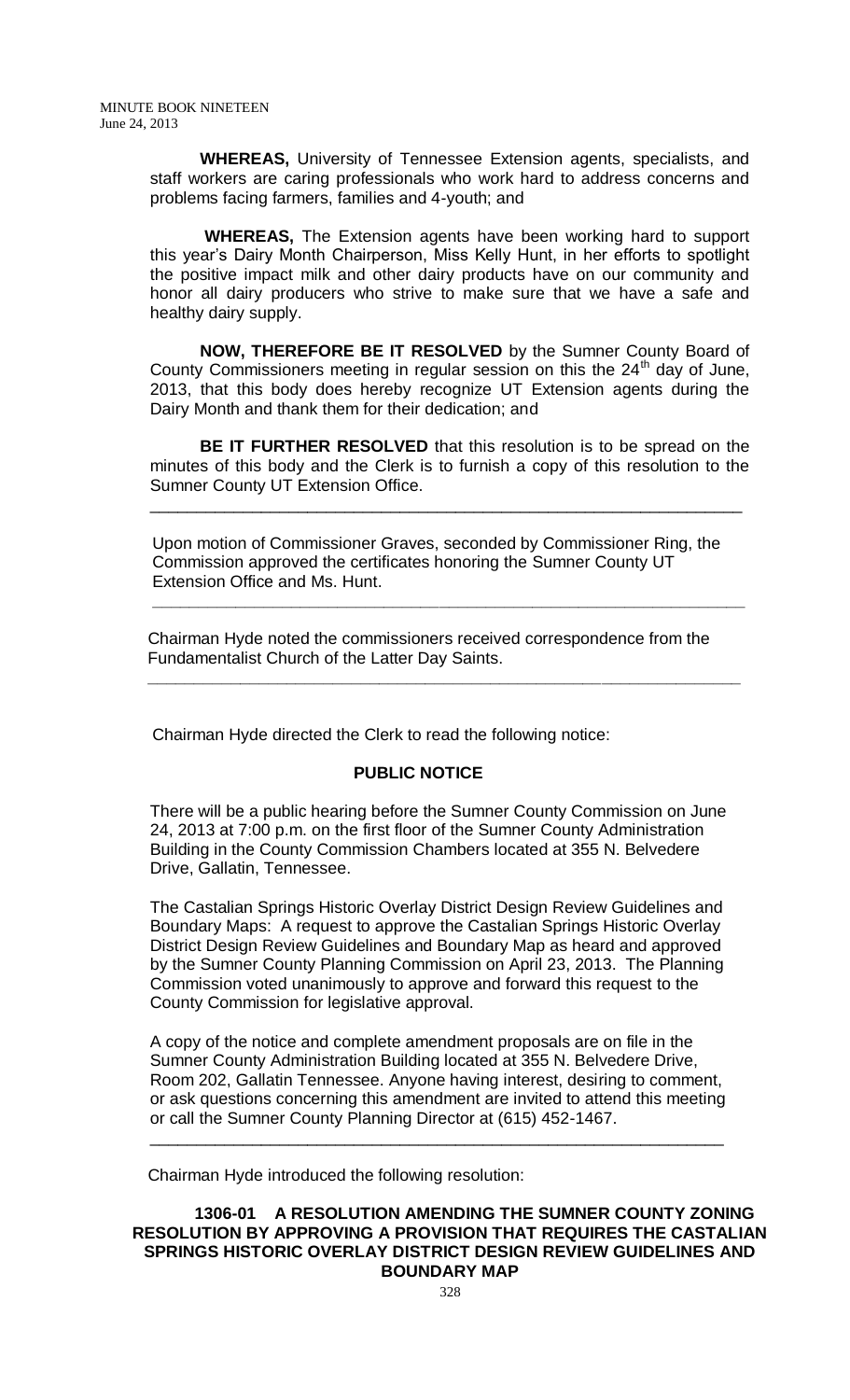**BE IT RESOLVED** by the Sumner County Board of County Commissioners meeting in regular session on this the  $24<sup>th</sup>$  day of June, 2013, that this body hereby approves a provision that requires the Castalian Spring Historic Overlay District Design Review Guidelines and Boundary Map as shown on the attachment herewith.

**BE IT FURTHER RESOLVED** that this resolution is effective immediately upon passage.

\_\_\_\_\_\_\_\_\_\_\_\_\_\_\_\_\_\_\_\_\_\_\_\_\_\_\_\_\_\_\_\_\_\_\_\_\_\_\_\_\_\_\_\_\_\_\_\_\_\_\_\_\_\_\_\_\_\_\_\_\_\_\_\_

Commissioner Satterfield moved, seconded by Commissioner Harris, to approve the resolution.

The electronic vote was recorded in the following manner:

| 1306-01         |   | <b>Yes: 23</b> | <b>No: 0</b> | Abs: 0       | 07:23 PM |
|-----------------|---|----------------|--------------|--------------|----------|
| Guthrie         | v | Pospisil       | Y            |              |          |
| Skidmore        |   | P. Freels      | Y            | <b>Stone</b> |          |
| <b>Hughes</b>   | Y | Kimbrough      | Y            | Goode        | Y        |
| Moser           |   | <b>Decker</b>  | Y            | Hyde         | Y        |
| <b>Brown</b>    |   | Vaughn         | Y            | LeMarbre     | Y        |
| <b>Matthews</b> |   | <b>Harris</b>  | Y            | Ring         |          |
| Graves          |   | Satterfield    | Y            | F. Freels    |          |
| <b>Akins</b>    |   | Taylor         |              | Geminden     |          |

Chairman Hyde declared passage of the Resolution 1306-01 by the body. \_\_\_\_\_\_\_\_\_\_\_\_\_\_\_\_\_\_\_\_\_\_\_\_\_\_\_\_\_\_\_\_\_\_\_\_\_\_\_\_\_\_\_\_\_\_\_\_\_\_\_\_\_\_\_\_\_\_\_\_\_\_\_\_

Commissioner Skidmore introduced the following resolution:

## **A RESOLUTION HONORING JONATHAN CALDWELL MIDDLE TENNESSEE REGIONAL SPELLING BEE WINNER**

 **WHEREAS,** Jonathan Caldwell, an eight-grade student at Merrol Hyde Magnet School, has won the Middle Tennessee 2013 Regional Spelling Bee at Middle Tennessee State University in March by defeating forty-four other students over the course of eighteen rounds to earn a chance to compete at the national level in Washington, D.C. in May; and

 **WHEREAS,** Jonathan was one of two hundred and eighty-one students from round the world who competed in the eighty-sixth annual Scripps National Spelling Bee and was one of forty-two competitors who made it to the semifinal rounds; and

 **WHEREAS,** Jonathan who finished in a remarkable nineteenth place among two hundred and eighty-one spellers, exemplifies the outstanding youth of our county and, through his hard work, enthusiasm, and dedication, has brought honor upon himself, his school, and our community.

 **NOW THEREFORE, BE IT RESOLVED** by the Sumner County Board of County Commissioners meeting in regular session on this the 24th day of June, 2013 that this body does officially congratulate Jonathan Caldwell for his remarkable achievements and wish him much success in his future endeavors; and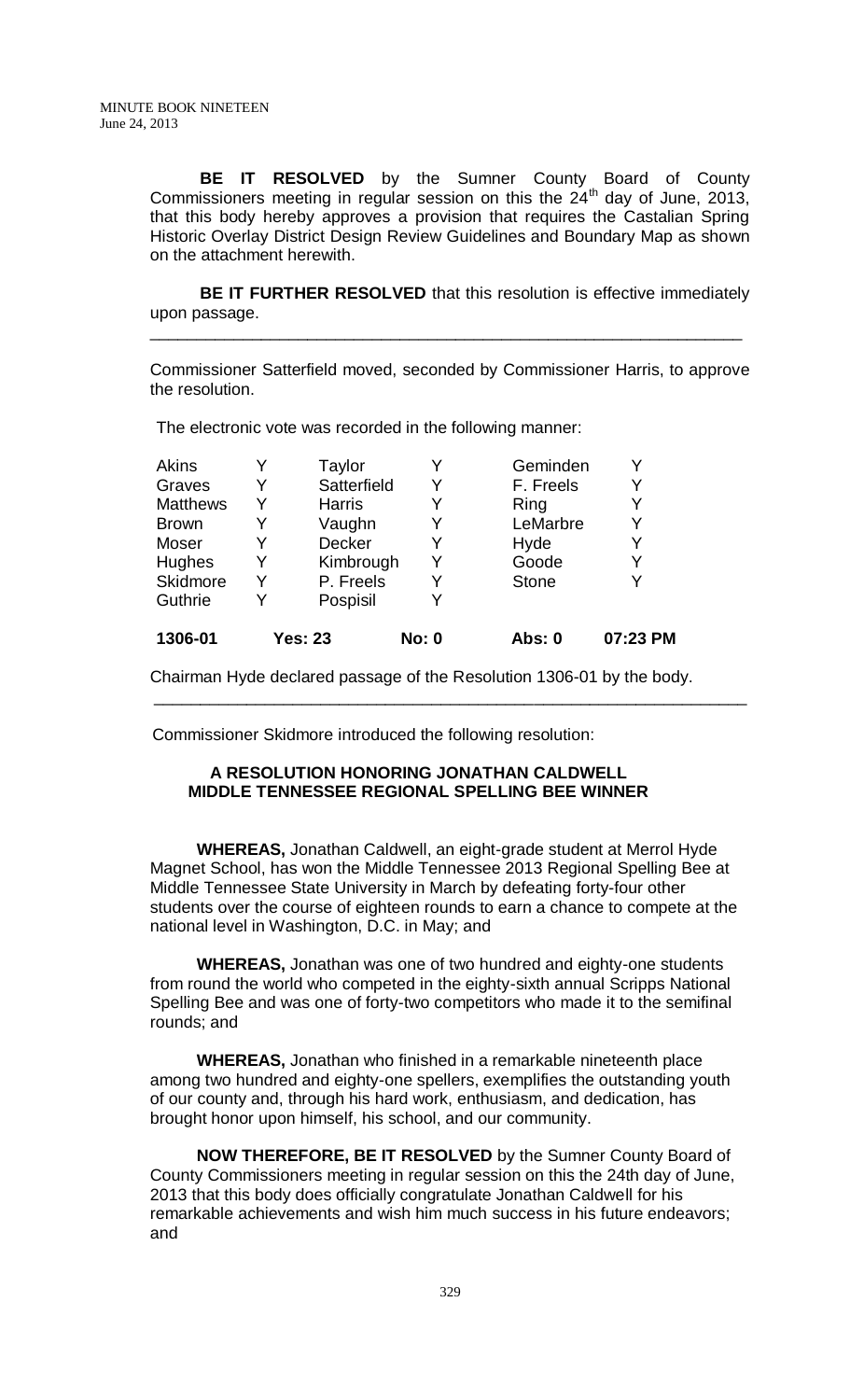**BE IT FURTHER RESOLVED** that this resolution is to be spread on the minutes of this body and the Clerk is to furnish a copy of this resolution to Jonathan Caldwell.

\_\_\_\_\_\_\_\_\_\_\_\_\_\_\_\_\_\_\_\_\_\_\_\_\_\_\_\_\_\_\_\_\_\_\_\_\_\_\_\_\_\_\_\_\_\_\_\_\_\_\_\_\_\_\_\_\_\_\_\_\_\_\_

 Upon motion of Commissioner Skidmore, seconded by Commissioner LeMarbre, the Commission approved the certificate honoring Mr. Caldwell.

Commissioner Frank Freels introduced the following resolution:

 **\_\_\_\_\_\_\_\_\_\_\_\_\_\_\_\_\_\_\_\_\_\_\_\_\_\_\_\_\_\_\_\_\_\_\_\_\_\_\_\_\_\_\_\_\_\_\_\_\_\_\_\_\_\_\_\_\_\_\_\_\_\_\_\_**

## **A RESOLUTION HONORING LOWE'S OF HENDERSONVILLE FOR ITS DONATION TO ELLIS MIDDLE SCHOOL**

**WHEREAS,** Lowe's has committed to supporting projects that have great impact on our communities; and

**WHEREAS,** each year, the Hendersonville Lowe's selects an area nonprofit organization for their Hometown Hero Project where Lowe's and select vendors provide the materials and volunteers to help update the organization's facilities; and

**WHEREAS,** Hendersonville Lowe's has chosen Ellis Middle School for this year's Hometown Hero Project and donated ten thousand dollars worth of supplies while its staff, along with students and parents, donated a combined eight hundred and eighty hours of time to pressure wash the exterior; paint around windows, gutters, and downspouts, and renew the landscaping with new shrubs and flowers; and

**WHEREAS,** store manager Ken Cross, Installed Sales Manager Jeff Hawkins, and Human Resources Manager Jada Dixon should be especially commended for their role in this project.

**NOW, THEREFORE BE IT RESOLVED** by the Sumner County Board of County Commissioners meeting in regular session on this the  $24<sup>th</sup>$  day of June 2013, that this body does hereby honor and recognize the contributions that Lowe's and the volunteers have made and thank Lowe's for donating generously and encouraging volunteerism; and

**BE IT FURTHER RESOLVED** that this resolution is to be spread on the minutes of this body and the Clerk is to furnish a copy of this resolution to the Hendersonville Lowe's store.

\_\_\_\_\_\_\_\_\_\_\_\_\_\_\_\_\_\_\_\_\_\_\_\_\_\_\_\_\_\_\_\_\_\_\_\_\_\_\_\_\_\_\_\_\_\_\_\_\_\_\_\_\_\_\_\_\_\_\_\_\_\_\_\_

 Upon motion of Commissioner Frank Freels, seconded by Commissioner Vaughn, the Commission approved the certificate honoring the Hendersonville Lowe's store.

 **\_\_\_\_\_\_\_\_\_\_\_\_\_\_\_\_\_\_\_\_\_\_\_\_\_\_\_\_\_\_\_\_\_\_\_\_\_\_\_\_\_\_\_\_\_\_\_\_\_\_\_\_\_\_\_\_\_\_\_\_\_\_\_\_**

Commissioner Geminden introduced the following resolution:

#### **A RESOLUTION HONORING MR. LARRY HINTON**

**WHEREAS,** Mr. Larry Hinton has been selected to receive the Trustee of the Year award by the Tennessee Library Association; and

**WHEREAS,** Mr. Hinton has served as chairman of the Sumner County Library Board for more than a decade during which time he was extensively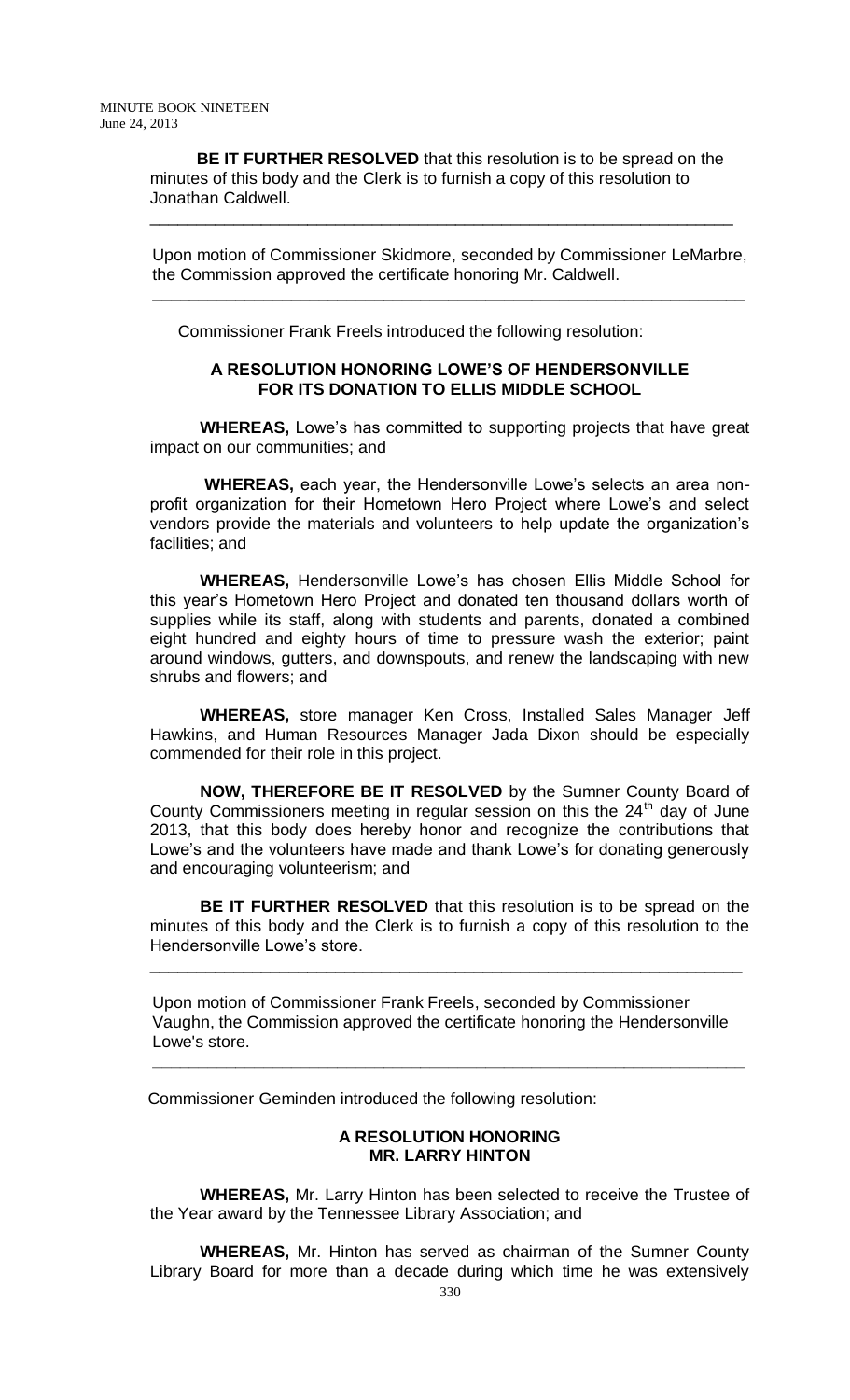involved in building three large libraries in Gallatin, Portland, and Hendersonville, as well as the future library in Millersville, and the expansion of the Westmoreland Library; and

**WHEREAS,** Mr. Hinton has diligently worked countless hours to promote the value libraries provide for their communities and has been instrumental in enhancing our county with excellent services and, due to his hard work, many citizens now have access to many additional programs, classes, services and equipment in addition to books and materials the libraries provide; and

**WHEREAS,** Mr. Hinton's commitment to our libraries continues to motivate the citizens in our community who take advantage of the facilities and programs offered in these libraries which make a positive difference in their lives, and, for this reason, we owe a debt of gratitude to him.

**NOW, THEREFORE BE IT RESOLVED** by the Sumner County Board of County Commissioners meeting in regular session on this the  $24<sup>th</sup>$  day of June, 2013, that this body does hereby recognize Mr. Hinton for his dedication, persistence, and diligence and honor him for his hard work and most deserved honor; and

**BE IT FURTHER RESOLVED** that this resolution shall be spread on the minutes of this body and the Clerk is to furnish a copy of this resolution to Mr. Larry Hinton.

\_\_\_\_\_\_\_\_\_\_\_\_\_\_\_\_\_\_\_\_\_\_\_\_\_\_\_\_\_\_\_\_\_\_\_\_\_\_\_\_\_\_\_\_\_\_\_\_\_\_\_\_\_\_\_\_\_\_\_\_\_\_\_\_

 Upon motion of Commissioner Geminden, seconded by Commissioner Stone, the Commission approved the certificate honoring Mr. Hinton.

 **\_\_\_\_\_\_\_\_\_\_\_\_\_\_\_\_\_\_\_\_\_\_\_\_\_\_\_\_\_\_\_\_\_\_\_\_\_\_\_\_\_\_\_\_\_\_\_\_\_\_\_\_\_\_\_\_\_\_\_\_\_\_\_\_**

Commissioner Geminden introduced the following resolution:

## **A RESOLUTION HONORING BARBARA RUSSELL AS SHE RETIRES AS MANAGER OF PORTLAND PUBLIC LIBRARY**

**WHEREAS,** Mrs. Barbara Russell began her library career thirty-three years ago in Portland Library as a part-time clerk in a small room with very few books, and, with dedication, diligence, and hard work, was instrumental in making the Portland Library the outstanding facility that it is today; and

**WHEREAS,** Mrs. Russell, after the construction of the then new Portland Library in 1982, organized many spectacular programs with an emphasis on local history as well as children's reading and learning events which continued to flourish over the years; and

**WHEREAS,** through Mrs. Russell's efforts and the help of generous friends and volunteers, Portland Library has been successful in raising necessary funds in grants and donations to implement programs to encourage citizens to read as well as take part in many adult and children's programs such as computer and writing classes and book clubs; and

**WHEREAS,** Mrs. Russell has spearheaded the efforts to computerize Portland and other county libraries and made it possible for all county libraries to work to be accessible to all citizens.

**NOW, THEREFORE, BE IT RESOLVED** by the Sumner County Board of County Commissioners meeting in regular season on this the 24<sup>th</sup> day of June, 2013, that this body does hereby commend and honor Mrs. Barbara Russell for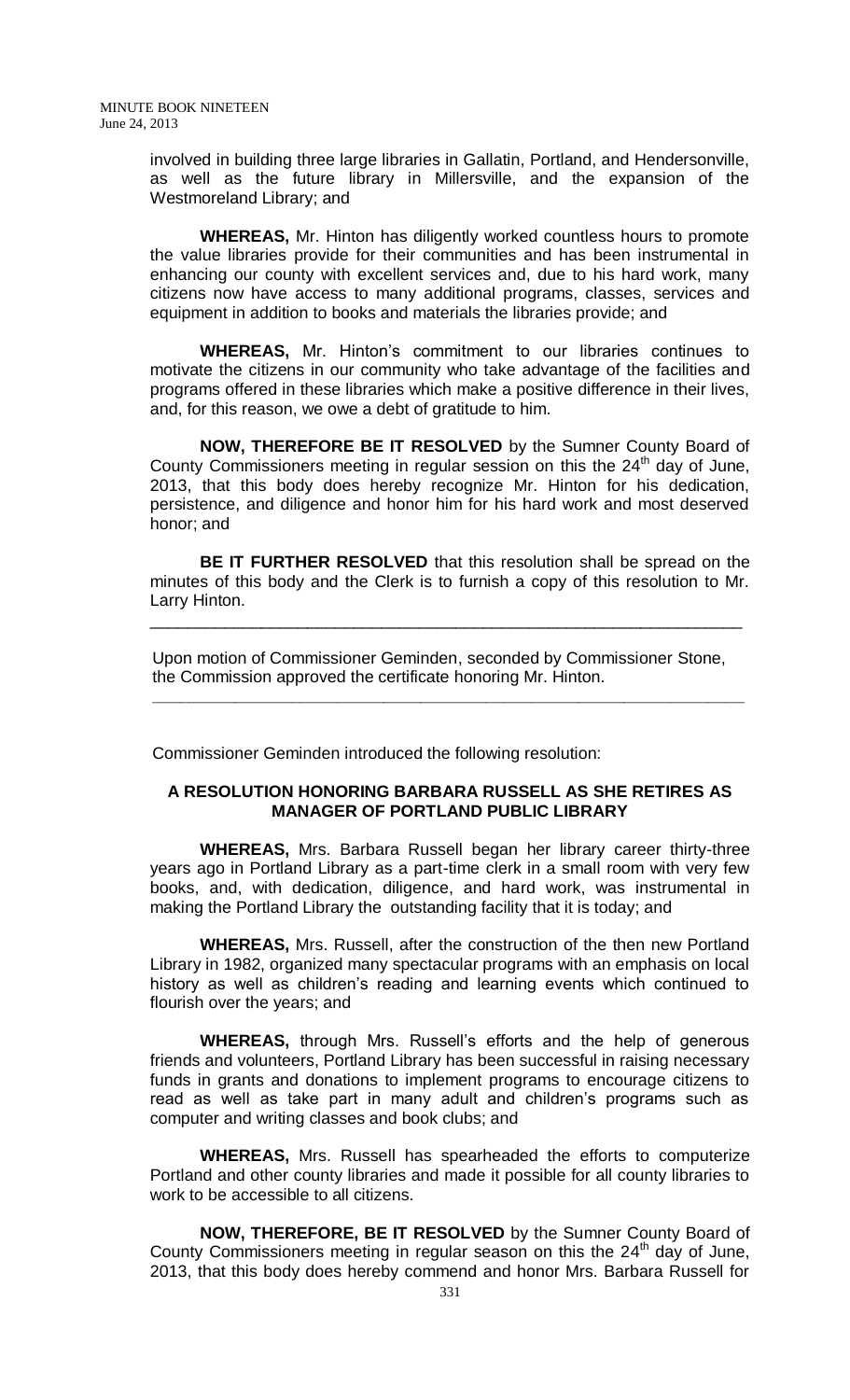her many years of outstanding and devoted service to Portland Library and wish her the best as she retires; and

**BE IT FURTHER RESOLVED** that this resolution is to be spread on the minutes of this body and the Clerk is to furnish a copy of this resolution to Mrs. Barbara Russell.

\_\_\_\_\_\_\_\_\_\_\_\_\_\_\_\_\_\_\_\_\_\_\_\_\_\_\_\_\_\_\_\_\_\_\_\_\_\_\_\_\_\_\_\_\_\_\_\_\_\_\_\_\_\_\_\_\_\_\_\_\_\_\_\_

Upon motion of Commissioner Geminden, seconded by Commissioner Taylor, the Commission approved the certificate honoring Mrs. Russell.

 **\_\_\_\_\_\_\_\_\_\_\_\_\_\_\_\_\_\_\_\_\_\_\_\_\_\_\_\_\_\_\_\_\_\_\_\_\_\_\_\_\_\_\_\_\_\_\_\_\_\_\_\_\_\_\_\_\_\_\_\_\_\_\_\_** 

Commissioner Hughes introduced the following resolution:

## **A RESOLUTION HONORING THE HENDERSONVILLE SPARTANS LACROSSE TEAM AND ADDISON HART, MOST VALUABLE PLAYER**

**WHEREAS,** Hendersonville Spartans lacrosse team won the state championship, the first since the start of the program; and

**WHEREAS,** the Spartans completed their season of play with a remarkable 14-0 season in the Tennessee Scholastic Lacrosse Association's Invitational Tournament Division and 15-1 overall under Head Coach Chris McDonald and his dedicated coaching staff; and

**WHEREAS,** Addison Hart, who will continue his education at Bethel University in the fall of 2013, was named team's defensive most valuable player and his sixty-eight-yard punt during one of the games was a school record for the longest punt; and

**WHEREAS** all the members of the team which is made up of players from Hendersonville High, Beech High, Merrol Hyde Magnet, Station Camp High, and Aaron Academy, played with pride and confidence and through their diligent efforts have demonstrated the benefits of hard work and dedication.

**NOW, THEREFORE BE IT RESOLVED** by the Sumner County Board of County Commissioners meeting in regular season on this the 24<sup>th</sup> day of June, 2013, that this body does hereby congratulate and commend the Hendersonville Spartans lacrosse team for their outstanding season; and

**BE IT FURTHER RESOLVED** that this resolution is to be spread on the minutes of this body and the Clerk is to furnish a copy of this resolution to the Hendersonville Spartans lacrosse team.

\_\_\_\_\_\_\_\_\_\_\_\_\_\_\_\_\_\_\_\_\_\_\_\_\_\_\_\_\_\_\_\_\_\_\_\_\_\_\_\_\_\_\_\_\_\_\_\_\_\_\_\_\_\_\_\_\_\_\_\_\_\_\_\_

 Upon motion of Commissioner Hughes, seconded by Commissioner Matthews, the Commission approved the certificate honoring the Hendersonville Spartans lacrosse team.

Without objection, Chairman Hyde declared the certificate of recognition honoring Brett Neelly deferred until next month.

 **\_\_\_\_\_\_\_\_\_\_\_\_\_\_\_\_\_\_\_\_\_\_\_\_\_\_\_\_\_\_\_\_\_\_\_\_\_\_\_\_\_\_\_\_\_\_\_\_\_\_\_\_\_\_\_\_\_\_\_\_\_\_\_\_**

\_\_\_\_\_\_\_\_\_\_\_\_\_\_\_\_\_\_\_\_\_\_\_\_\_\_\_\_\_\_\_\_\_\_\_\_\_\_\_\_\_\_\_\_\_\_\_\_\_\_\_\_\_\_\_\_\_\_\_\_\_\_\_\_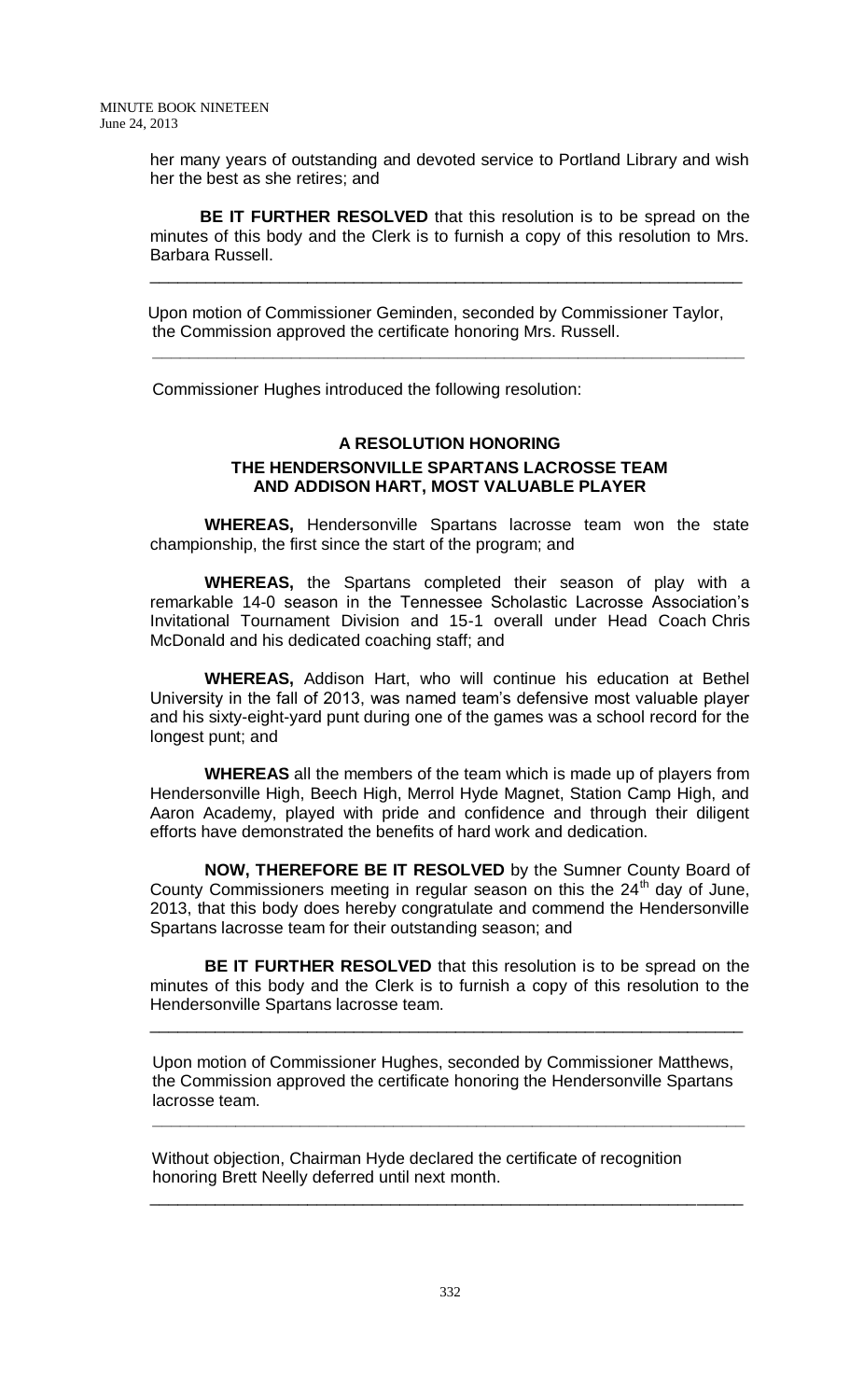Commissioner LeMarbre introduced the following resolution:

## **A RESOLUTION HONORING BEECH HIGH SCHOOL DECA STUDENTS**

**WHEREAS,** forty members of the Beech High School Distributive Education Clubs of America, "DECA", recently competed successfully in the International Career Development Conference in Anaheim; and

**WHEREAS,** Beech High School DECA members, under the guidance of their advisor, Darrin Joines, competed with over fifteen thousand students and placed in the top ten in three competitive events; and

**WHEREAS,** Erin Belcher, Avery Field, and Margaret Frank, who developed a seasonal sales promotion as their assignment, placed third in Fashion Merchandising Promotion Project while three other teammates were recognized as event finalists with a top twenty or better score in another event; and

**WHEREAS,** Beech High School DECA was one of two Tennessee high schools in the international event to place in the top three and the only school with top ten entries in three different events and the Beech team, through their hard work, dedication, and team spirit brought honor and pride to their school and our community.

**NOW, THEREFORE BE IT RESOLVED** by the Sumner County Board of County Commissioners meeting in regular session on this the  $24<sup>th</sup>$  day of June, 2013 that this body does hereby congratulate and commend the members of the Beech High School DECA organization for their outstanding achievements; and

**BE IT FURTHER RESOLVED** that this resolution shall be spread on the minutes of this body and the Clerk is to furnish a copy of this resolution to the Beech High School DECA organization.

 Upon motion of Commissioner LeMarbre, seconded by Commissioner Akins, the Commission approved the certificate honoring the Beech High School DECA organization.

 **\_\_\_\_\_\_\_\_\_\_\_\_\_\_\_\_\_\_\_\_\_\_\_\_\_\_\_\_\_\_\_\_\_\_\_\_\_\_\_\_\_\_\_\_\_\_\_\_\_\_\_\_\_\_\_\_\_\_\_\_\_\_\_\_**

\_\_\_\_\_\_\_\_\_\_\_\_\_\_\_\_\_\_\_\_\_\_\_\_\_\_\_\_\_\_\_\_\_\_\_\_\_\_\_\_\_\_\_\_\_\_\_\_\_\_\_\_\_\_\_\_\_\_\_\_\_\_\_\_

Commissioner Ring introduced resolutions honoring the following Valedictorians:

Beech High School - Avery Lloyd Field

Gallatin High School - Brittany Gilbert

Hendersonville High School - Riley Samaniego

Merrol Hyde Magnet School - Heather Hamilton, Emma Kate Mantlo

Portland High School- Ashley M. Brown, Alexandra Donelle Mullins

Station Camp High School-Emily Bishop

Westmoreland High School- Steven M. Johnson, Ashley Elizabeth Kennedy, Sean Paul Kennedy

White House High School -Ashley Littrell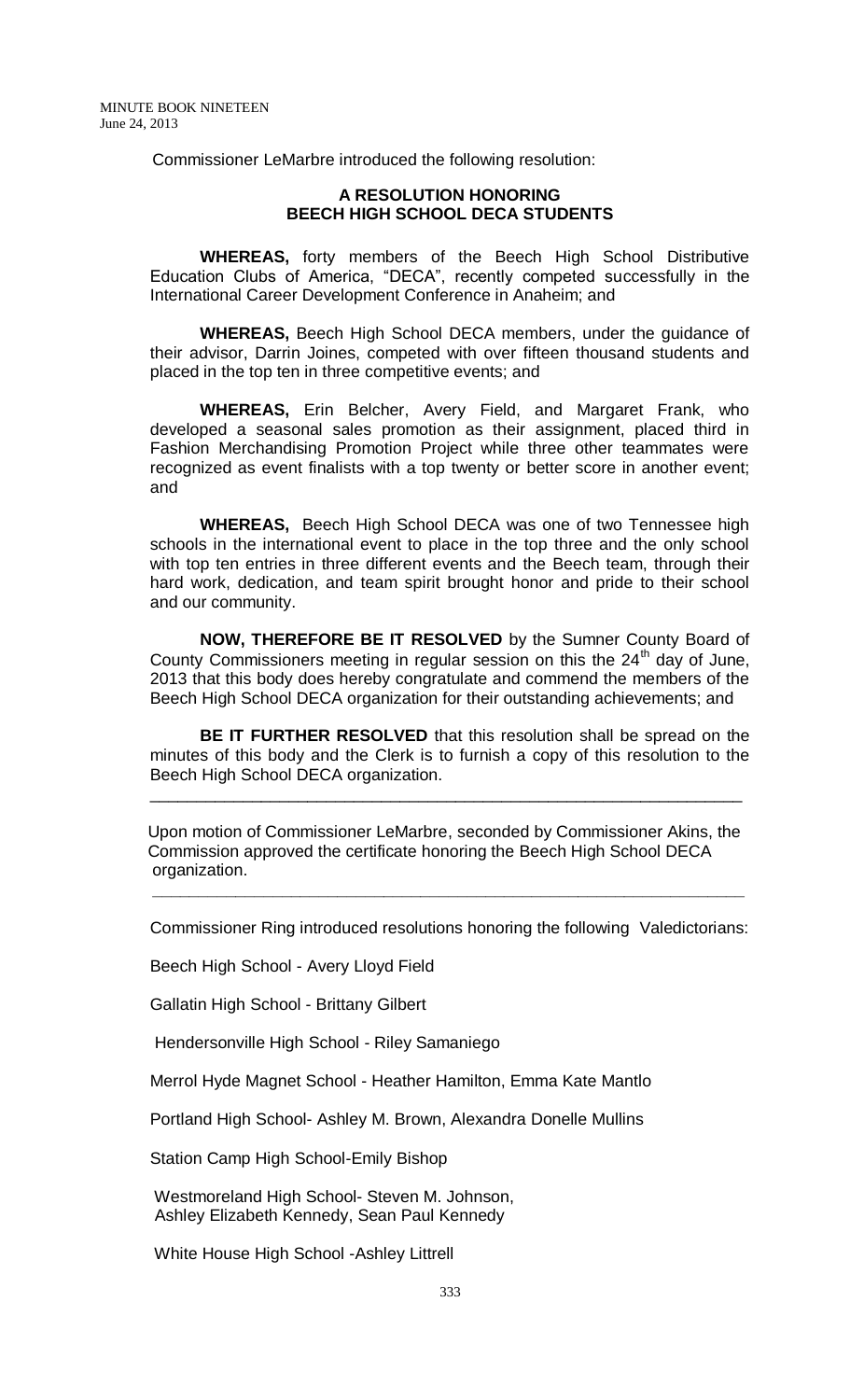Sumner County Adult Education Program - Jacob Gentry

 Upon motion of Commissioner Graves, seconded by Commissioner Ring, the Commission approved the certificates honoring Sumner County Valedictorians.

\_\_\_\_\_\_\_\_\_\_\_\_\_\_\_\_\_\_\_\_\_\_\_\_\_\_\_\_\_\_\_\_\_\_\_\_\_\_\_\_\_\_\_\_\_\_\_\_\_\_\_\_\_\_\_\_\_\_\_\_\_\_\_\_\_

**\_\_\_\_\_\_\_\_\_\_\_\_\_\_\_\_\_\_\_\_\_\_\_\_\_\_\_\_\_\_\_\_\_\_\_\_\_\_\_\_\_\_\_\_\_\_\_\_\_\_\_\_\_\_\_\_\_\_\_\_\_\_\_\_**

## **CONSENT AGENDA**

Chairman Hyde introduced the following items on the Consent Agenda:

## **1306-11 A RESOLUTION APPROPRIATING \$1,157.80 AS PASS-THROUGH FUNDS FOR THE EMERGENCY MANAGEMENT AGENCY FROM THE INSURANCE RECOVERY FUNDS TO REPAIR VEHICLE**

**BE IT RESOLVED** by the Sumner County Board of County Commissioners meeting in regular session on this the  $24<sup>th</sup>$  day of June, 2013 that this body does hereby appropriate \$1,157.80 as pass-through funds for the Emergency Management Agency from the insurance recovery funds to repair vehicle as shown on the attachment herewith.

\_\_\_\_\_\_\_\_\_\_\_\_\_\_\_\_\_\_\_\_\_\_\_\_\_\_\_\_\_\_\_\_\_\_\_\_\_\_\_\_\_\_\_\_\_\_\_\_\_\_\_\_\_\_\_\_\_\_\_\_\_\_\_\_

### **1306-12 A RESOLUTION APPROPRIATING \$1,238.57 IN PASS-THROUGH FUNDS TO THE SHERIFF'S OFFICE FOR REIMBURSEMENT FROM DRUG TASK FORCE FOR OVERTIME PAY**

**BE IT RESOLVED** by the Sumner County Board of County Commissioners meeting in regular session on this the  $24<sup>th</sup>$  day of June, 2013, that this body hereby appropriates \$1,238.57 in pass-through funds to the budget of the Sheriff for reimbursement from Drug Task Force for overtime pay as shown on the attachment herewith.

\_\_\_\_\_\_\_\_\_\_\_\_\_\_\_\_\_\_\_\_\_\_\_\_\_\_\_\_\_\_\_\_\_\_\_\_\_\_\_\_\_\_\_\_\_\_\_\_\_\_\_\_\_\_\_\_\_\_\_\_\_\_\_\_\_\_\_\_\_\_\_\_\_

## **1306-13 A RESOLUTION REQUESTING \$10,846.00 FROM COUNTY GENERAL FUND UNASSIGNED FUND BALANCE FOR AUDIO EQUIPMENT FOR THE COURTHOUSE**

**BE IT RESOLVED** by the Sumner County Board of County Commissioners meeting in regular session on this the  $24<sup>th</sup>$  day of June, 2013 that this body hereby request \$10,846.00 from County General Fund unassigned fund balance for audio equipment for the courthouse.

\_\_\_\_\_\_\_\_\_\_\_\_\_\_\_\_\_\_\_\_\_\_\_\_\_\_\_\_\_\_\_\_\_\_\_\_\_\_\_\_\_\_\_\_\_\_\_\_\_\_\_\_\_\_\_\_\_\_\_\_\_\_\_\_

## **1306-14 A RESOLUTION DECLARING VARIOUS ITEMS FROM THE OFFICE OF THE MAGISTRATES AS SURPLUS AND AUTHORIZING DISPOSAL OR SALE OF SAME PURSUANT TO EXISITING POLICIES AND PROCEDURES**

**BE IT RESOLVED** by the Sumner County Board of County Commissioners meeting in regular session on this the  $24<sup>th</sup>$  day of June, 2013 that this body does hereby declare the items from the office of the Magistrates as surplus as shown on the attachment; and

**BE IT FURTHER RESOLVED,** that the disposal or sale of the same is authorized pursuant to existing policies and procedures.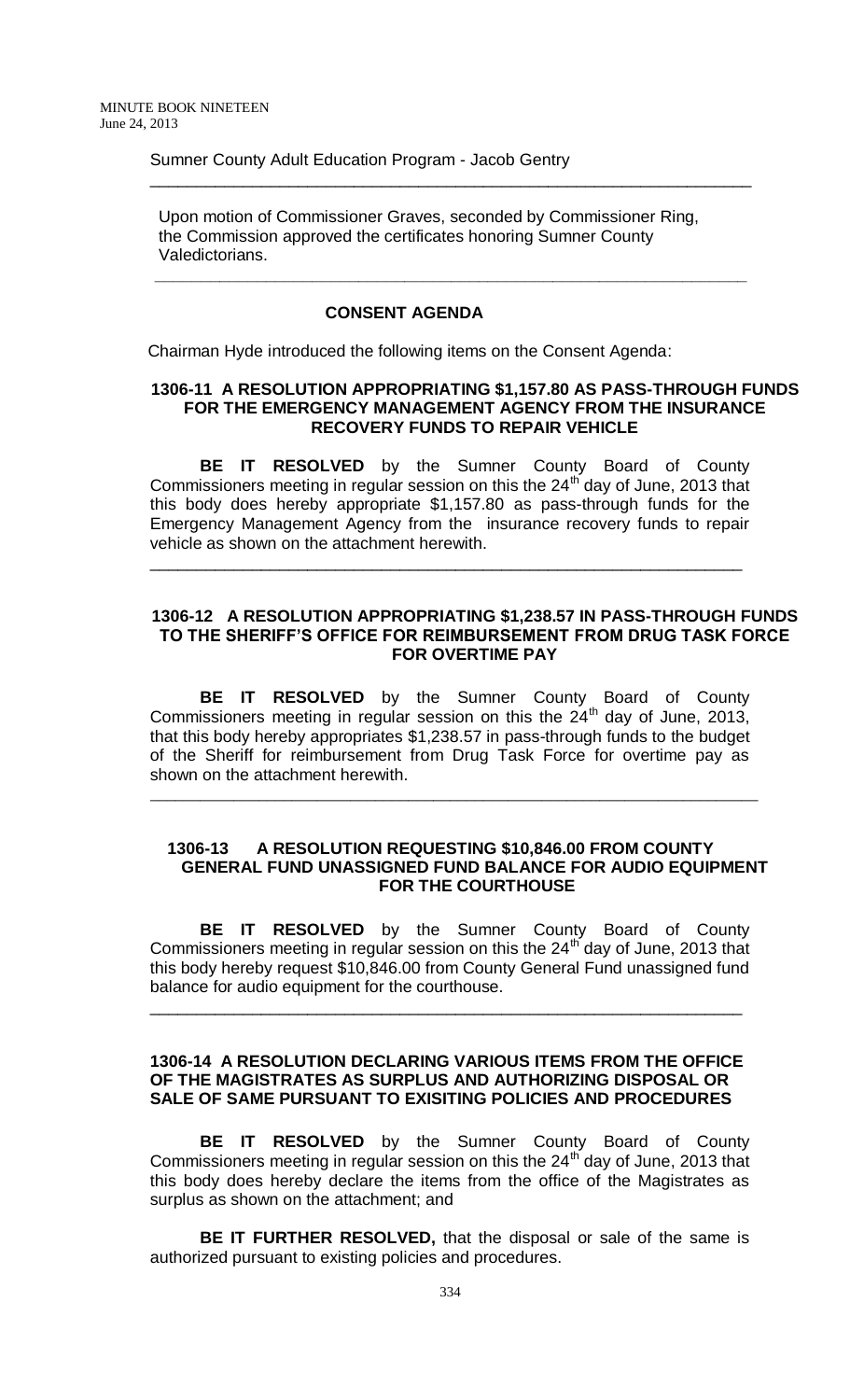## **1306-15 A RESOLUTION DECLARING VARIOUS ITEMS FROM THE SHERIFF'S OFFICE AS SURPLUS AND AUTHORIZING DISPOSAL OR SALE OF SAME PURSUANT TO EXISITING POLICIES AND PROCEDURES**

\_\_\_\_\_\_\_\_\_\_\_\_\_\_\_\_\_\_\_\_\_\_\_\_\_\_\_\_\_\_\_\_\_\_\_\_\_\_\_\_\_\_\_\_\_\_\_\_\_\_\_\_\_\_\_\_\_\_\_\_\_\_\_\_

**BE IT RESOLVED** by the Sumner County Board of County Commissioners meeting in regular session on this the  $24<sup>th</sup>$  day of June, 2013 that this body does hereby declare the items as surplus as shown on the attachment; and

**BE IT FURTHER RESOLVED,** that the disposal or sale of the same is authorized pursuant to existing policies and procedures.

\_\_\_\_\_\_\_\_\_\_\_\_\_\_\_\_\_\_\_\_\_\_\_\_\_\_\_\_\_\_\_\_\_\_\_\_\_\_\_\_\_\_\_\_\_\_\_\_\_\_\_\_\_\_\_\_\_\_\_\_\_\_\_\_

### **1306-16 A RESOLUTION DECLARING VARIOUS ITEMS AS SURPLUS AND AUTHORIZING DISPOSAL OR SALE OF SAME PURSUANT TO EXISITING POLICIES AND PROCEDURES FOR THE WESTMORELAND PUBLIC LIBRARY**

**BE IT RESOLVED** by the Sumner County Board of County Commissioners meeting in regular session on this the 24<sup>th</sup> day of June, 2013 that this body does hereby declare various items from the Westmoreland Public Library as surplus as shown on the attachments herewith; and

**BE IT FURTHER RESOLVED,** that the sale or disposal of the same is authorized pursuant to existing policies and procedures.

\_\_\_\_\_\_\_\_\_\_\_\_\_\_\_\_\_\_\_\_\_\_\_\_\_\_\_\_\_\_\_\_\_\_\_\_\_\_\_\_\_\_\_\_\_\_\_\_\_\_\_\_\_\_\_\_\_\_\_\_\_\_\_\_

\_\_\_\_\_\_\_\_\_\_\_\_\_\_\_\_\_\_\_\_\_\_\_\_\_\_\_\_\_\_\_\_\_\_\_\_\_\_\_\_\_\_\_\_\_\_\_\_\_\_\_\_\_\_\_\_\_\_\_\_\_\_\_\_\_

## **Tax Refunds**

• Tess Company \$178.00

 Upon motion of Commissioner Akins, seconded by Commissioner Harris, the Commission approved by unanimous voice vote of the body the items on the Consent Agenda.

\_\_\_\_\_\_\_\_\_\_\_\_\_\_\_\_\_\_\_\_\_\_\_\_\_\_\_\_\_\_\_\_\_\_\_\_\_\_\_\_\_\_\_\_\_\_\_\_\_\_\_\_\_\_\_\_\_\_\_\_\_\_\_\_\_

## **REPORT FROM COUNTY OFFICIALS**

County Officials filed the following reports: County Investments, County General Fund, County Debt Service Fund, County Highway Fund, County Capital Outlay Fund, School General Purpose Fund, School Federal Projects Fund, School Food Service Fund, Employee Health Insurance Trust Fund, Employee Dental Insurance Trust Fund, Casualty Insurance Trust Fund, County Trustee Funds, Special Reports: County Dental Insurance Claim Payments, County Health Insurance Claim Payments, County Property Tax Collections, County EMS Billing/Collections/Balances, County Sales Tax Collections, County Wheel Tax Collections, County Tax Rates/Property Values and County School Loan Program Rates. Approval of the filing of these records does not certify to the accuracy of the documents.

Chairman Hyde introduced the following resolution:

**1306-NOT A RESOLUTION TO APPROVE AND ACCEPT APPLICATIONS FOR NOTARIES PUBLIC POSITIONS AND**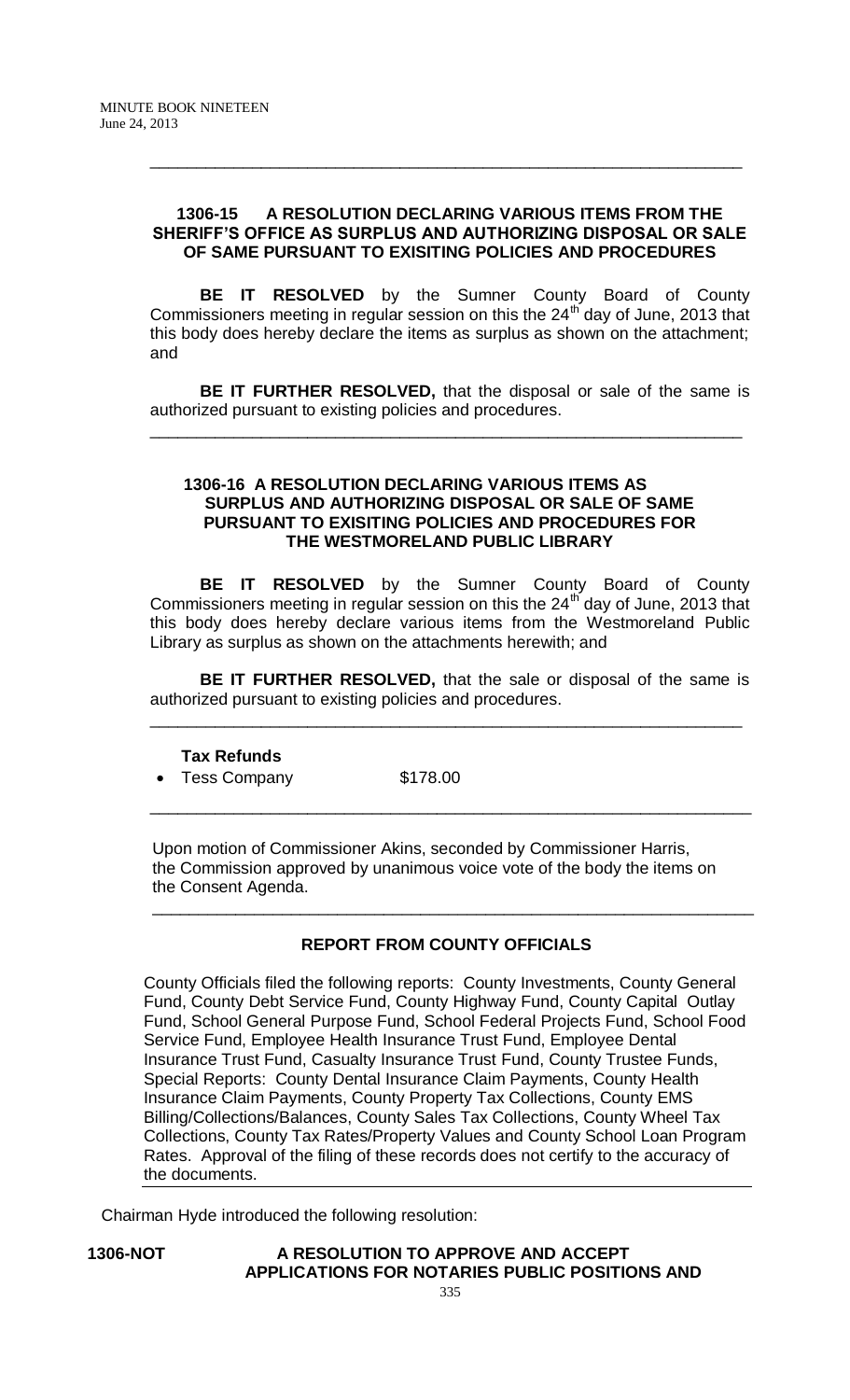## **PERSONAL SURETY GUARANTORS**

 **WHEREAS,** according to the law of the State of Tennessee, an individual must apply for the office of notary public in the county of residence, or of their principal place of business; and

 **WHEREAS**, state statute requires personal sureties making bonds for Notaries publics to be approved by the Sumner County Commission; and

 **WHEREAS,** said applicant must be approved by the County Commission assembled; and

 **WHEREAS,** Bill Kemp, Sumner County Clerk, has certified according to the records of his office that the persons named on the attached listing labeled "SUMNER COUNTY NOTARY PUBLIC APPLICATIONS and SURETY GUARANTORS" have duly applied for the positions so sought; and

## **BE IT FURTHER RESOLVED THAT THIS TAKE EFFECT FROM AND AFTER PASSAGE.**

## **ELECTION OF NOTARIES PUBLIC**

 **–––––––––––––––––––––––––––––––––––––––––––––––––––––––––**

MARY ANN ADAMS R JONES JANAN ANDERSON JOHN L KECK SHERRY G ANDERSON JANICE KLITZING HOMER R AYERS ANGELA B MARBERRY DEBORAH F BASS SANDRA MARGESON KIM M BELL DARLA MARTIN JULIA E CRAWFORD ROBERT H PATE JR KATHERINE W DAKE JEANNIE PECK KIMBERLY A DELANEY JOSIE SALDANA LISA D DIORIO JAMES A SIMMONS JORDAN DRAKE JANICE K SLOAN MARY A DUFFER ROBBIE S SMITH KELLY A DUKE ARLEEN SMITH REBECCA C ELI LALETTA SMITH TIMOTHY D FERGUSON CATHERINE E STAGNER CARI L FINN ERIN A STUBBS DEAN GERMAIN TAMMY TANNER MICHAEL L GLAZE DEBORAH TISDALE SHAWN GOOCH **TRACY WEAVER** DEE GRAVES-DENNY BARRY A WELLS DEBRA L HART JEANEAN WEST CAROL HOWES CATHERINE L WILSON JESSICA J HUNTER SHEREE B ZOBL KATHLEEN M JENKINS

TERESA BELISLE MARVIN H MARKSBERRY II ELIZABETH BRADSHAW VALERIE ELAINE MINTON

Upon motion of Commissioner Skidmore, seconded by Commissioner Pospisil, voting was recorded in the following manner:

| Akins           | Taylor        | Geminden  | v |
|-----------------|---------------|-----------|---|
| Graves          | Satterfield   | F. Freels | v |
| <b>Matthews</b> | <b>Harris</b> | Ring      | v |
| <b>Brown</b>    | Vaughn        | LeMarbre  | v |
| Moser           | <b>Decker</b> | Hyde      | v |
| <b>Hughes</b>   | Kimbrough     | Goode     | v |
|                 |               |           |   |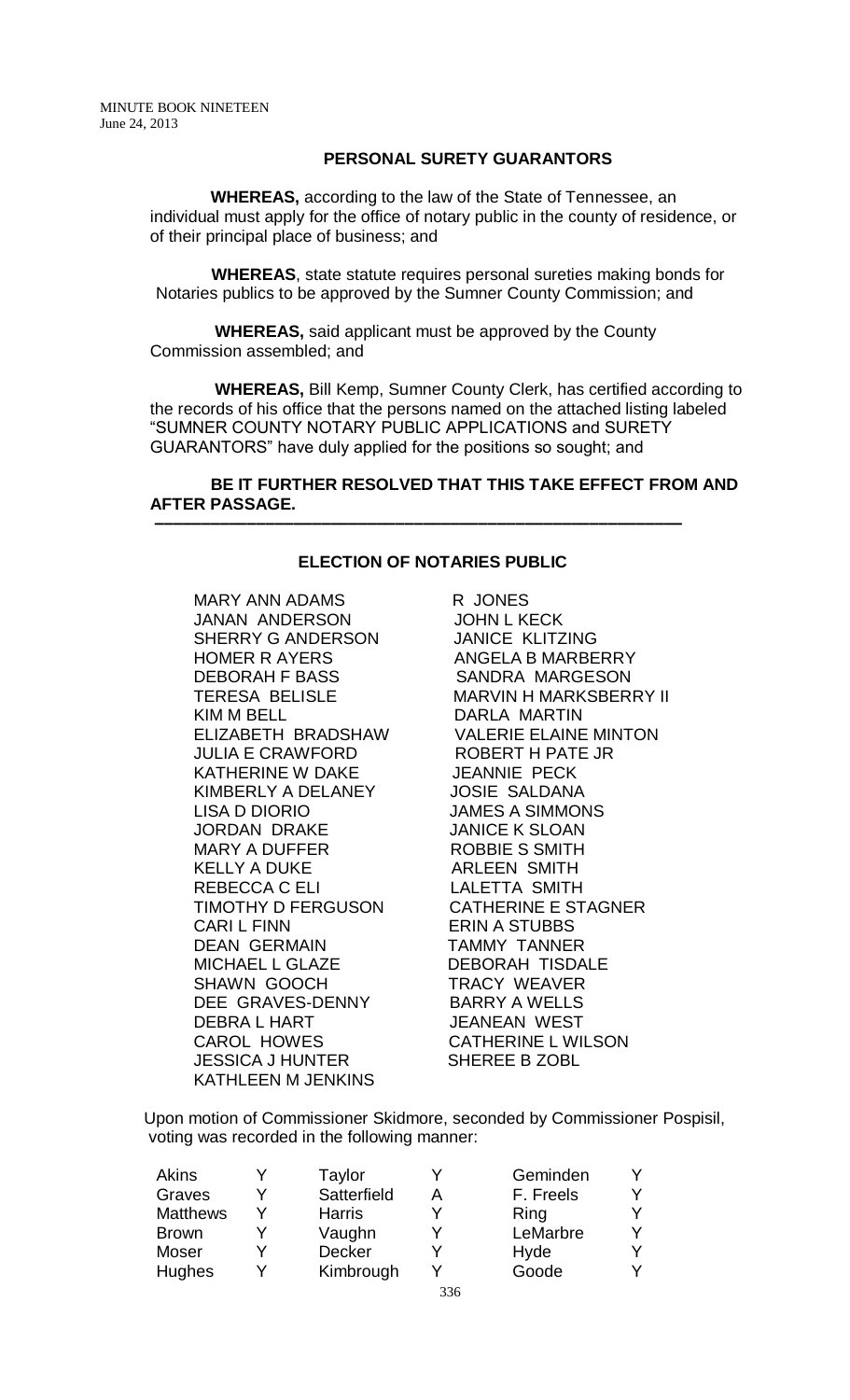| <b>Skidmore</b><br>Guthrie | P. Freels<br>Pospisil |              | Stone  |          |
|----------------------------|-----------------------|--------------|--------|----------|
| 1306-NOTARY                | <b>Yes: 22</b>        | <b>No: 0</b> | Abs: 1 | 07:48 PM |

Chairman Hyde declared the election of Notaries Public by the body.

\_\_\_\_\_\_\_\_\_\_\_\_\_\_\_\_\_\_\_\_\_\_\_\_\_\_\_\_\_\_\_\_\_\_\_\_\_\_\_\_\_\_\_\_\_\_\_\_\_\_\_\_\_\_\_\_\_\_\_\_\_\_\_\_

Chairman Hyde called for a suspension of the rules to add as Item 3 under the Legislative Report a resolution approving the bond of D. R. Phillips, Director of Schools. Upon motion of Commissioner Frank Freels, seconded by Commissioner Matthews, the Commission approved the suspension of the rules upon voice vote of the body.

# **COMMITTEE ON COMMITTEES**

\_\_\_\_\_\_\_\_\_\_\_\_\_\_\_\_\_\_\_\_\_\_\_\_\_\_\_\_\_\_\_\_\_\_\_\_\_\_\_\_\_\_\_\_\_\_\_\_\_\_\_\_\_\_\_\_\_\_\_\_\_\_\_\_\_\_\_\_\_\_

Commissioner Moser brought forth the name of Commissioner Joe Matthews to serve another term on the Sumner County Resource Authority. Up for approval were the appointments of L. K. Lannom (Gallatin) and Jim Young (Hendersonville). Upon motion of Commissioner Moser, seconded by Commissioner LeMarbre, the Commission approved the appointments to the Resource Authority.

Commissioner Moser announced the following appointments for next month:

- Library Board Johnnie Freedle and John G. Bradley, three-year terms
- Regional Library Board Shelly Ames and Virginia Duffett, three-year terms

\_\_\_\_\_\_\_\_\_\_\_\_\_\_\_\_\_\_\_\_\_\_\_\_\_\_\_\_\_\_\_\_\_\_\_\_\_\_\_\_\_\_\_\_\_\_\_\_\_\_\_\_\_\_\_\_\_\_\_\_\_\_\_\_\_\_\_\_\_\_

• Sumner County Airport Authority - Charles Moore, five-year term

## **HIGHWAY COMMISSION**

Commissioner Frank Freels gave recognition to Highway Superintendent Judy Hardin whose department helped with various paving projects at schools and County buildings.

## **EDUCATION COMMITTEE**

**\_\_\_\_\_\_\_\_\_\_\_\_\_\_\_\_\_\_\_\_\_\_\_\_\_\_\_\_\_\_\_\_\_\_\_\_\_\_\_\_\_\_\_\_\_\_\_\_\_\_\_\_\_\_\_\_\_\_\_\_\_\_\_\_\_\_\_\_\_**

Commissioner Decker reported that the Education Committee and Budget Committee met in joint session for the presentation of the School General Purpose Fund budget and the school safety audit program funding. He further said that the Education Committee approved these items unanimously.

**\_\_\_\_\_\_\_\_\_\_\_\_\_\_\_\_\_\_\_\_\_\_\_\_\_\_\_\_\_\_\_\_\_\_\_\_\_\_\_\_\_\_\_\_\_\_\_\_\_\_\_\_\_\_\_\_\_\_\_\_\_\_\_\_\_\_\_\_\_**

## **GENERAL OPERATIONS COMMITTEE**

There was no report from the General Operations Committee.

# **EMERGENCY SERVICES COMMITTEE**

**\_\_\_\_\_\_\_\_\_\_\_\_\_\_\_\_\_\_\_\_\_\_\_\_\_\_\_\_\_\_\_\_\_\_\_\_\_\_\_\_\_\_\_\_\_\_\_\_\_\_\_\_\_\_\_\_\_\_\_\_\_\_\_\_\_\_\_\_\_**

There was no report from the Emergency Services Committee.

## **PUBLIC SERVICES COMMITTEE**

**\_\_\_\_\_\_\_\_\_\_\_\_\_\_\_\_\_\_\_\_\_\_\_\_\_\_\_\_\_\_\_\_\_\_\_\_\_\_\_\_\_\_\_\_\_\_\_\_\_\_\_\_\_\_\_\_\_\_\_\_\_\_\_\_\_\_\_\_\_**

**\_\_\_\_\_\_\_\_\_\_\_\_\_\_\_\_\_\_\_\_\_\_\_\_\_\_\_\_\_\_\_\_\_\_\_\_\_\_\_\_\_\_\_\_\_\_\_\_\_\_\_\_\_\_\_\_\_\_\_\_\_\_\_\_\_\_\_\_\_**

There was no report from the Public Services Committee.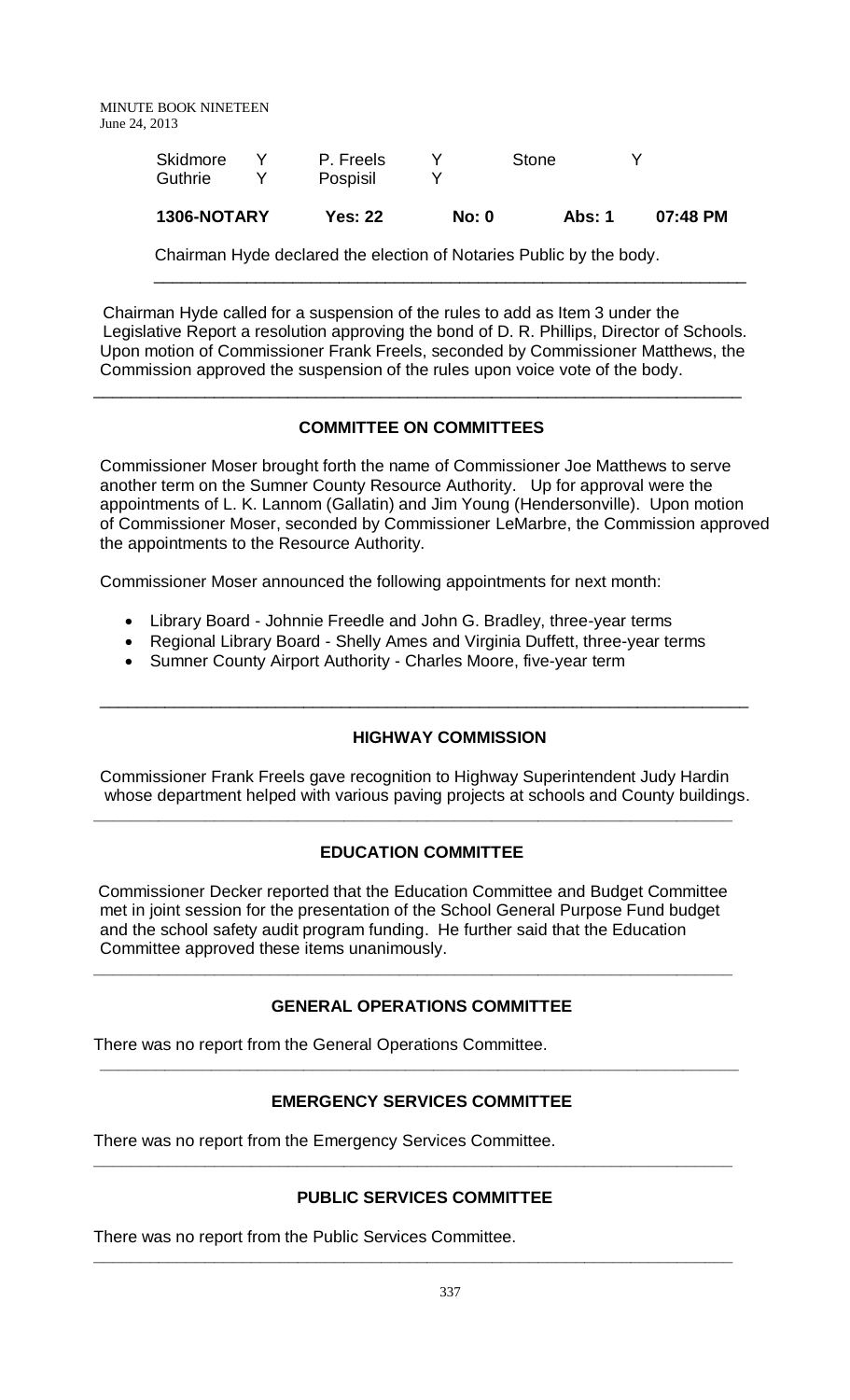## **LEGISLATIVE COMMITTEE**

Commissioner Pospisil introduced the following resolution and moved for approval. Commissioner Stone seconded the motion.

#### **1306-02 A RESOLUTION APPROVING THE AGREEMENT WITH THE CITY OF MILLERSVILLE FOR THE MILLERSVILLE BRANCH OF THE SUMNER COUNTY LIBRARY**

**BE IT RESOLVED** by the Sumner County Board of County Commissioners meeting in regular session on this the  $24<sup>th</sup>$  day of June, 2013, that this body does hereby approve the agreement with the city of Millersville for the Millersville branch of the Sumner County Library as shown on the attachment herewith.

Commissioner Hughes moved, seconded by Commissioner Goode, to defer the resolution to Budget Committee to review site plans and cost for the building.

\_\_\_\_\_\_\_\_\_\_\_\_\_\_\_\_\_\_\_\_\_\_\_\_\_\_\_\_\_\_\_\_\_\_\_\_\_\_\_\_\_\_\_\_\_\_\_\_\_\_\_\_\_\_\_\_\_\_\_\_\_\_\_\_

The electronic vote was recorded in the following manner:

#### **DEFER 1306-02 TO BUDGET**

| 1306-02-1DEFER |   | Yes: 6    |   | <b>No: 15</b>   | Abs: 0 | 07:53 PM |
|----------------|---|-----------|---|-----------------|--------|----------|
| <b>Stone</b>   | N | Guthrie   | N | Pospisil        | N      |          |
| Goode          |   | Skidmore  | N | P. Freels       | N      |          |
| Hyde           | N | Hughes    | Y | Kimbrough       |        |          |
| Vaughn         | N | LeMarbre  | Y | <b>Decker</b>   | N      |          |
| <b>Harris</b>  | N | Ring      | Y | <b>Brown</b>    |        |          |
| Graves         | N | F. Freels | N | <b>Matthews</b> | N      |          |
| Akins          | N | Taylor    | N | Geminden        | N      |          |

Chairman Hyde declared the motion to defer the resolution failed to pass. \_\_\_\_\_\_\_\_\_\_\_\_\_\_\_\_\_\_\_\_\_\_\_\_\_\_\_\_\_\_\_\_\_\_\_\_\_\_\_\_\_\_\_\_\_\_\_\_\_\_\_\_\_\_\_\_\_\_\_\_\_\_\_\_

The electronic vote on the main motion was recorded in the following manner:

| Akins         |   | Taylor         | Y            | Geminden        |          |
|---------------|---|----------------|--------------|-----------------|----------|
| Graves        |   | F. Freels      | Y            | <b>Matthews</b> | Y        |
| <b>Harris</b> |   | Ring           | Y            | <b>Brown</b>    | Y        |
| Vaughn        |   | LeMarbre       | Y            | <b>Moser</b>    | Y        |
| Decker        |   | Hyde           | Y            | Hughes          | N        |
| Kimbrough     | N | Goode          | N            | Skidmore        | Y        |
| P. Freels     | v | <b>Stone</b>   | Y            | Guthrie         |          |
| Pospisil      |   |                |              |                 |          |
| 1306-02       |   | <b>Yes: 19</b> | <b>No: 3</b> | Abs: 0          | 07:55 PM |

\_\_\_\_\_\_\_\_\_\_\_\_\_\_\_\_\_\_\_\_\_\_\_\_\_\_\_\_\_\_\_\_\_\_\_\_\_\_\_\_\_\_\_\_\_\_\_\_\_\_\_\_\_\_\_\_\_\_\_\_\_\_\_\_

Chairman Hyde declared passage of the resolution by the body.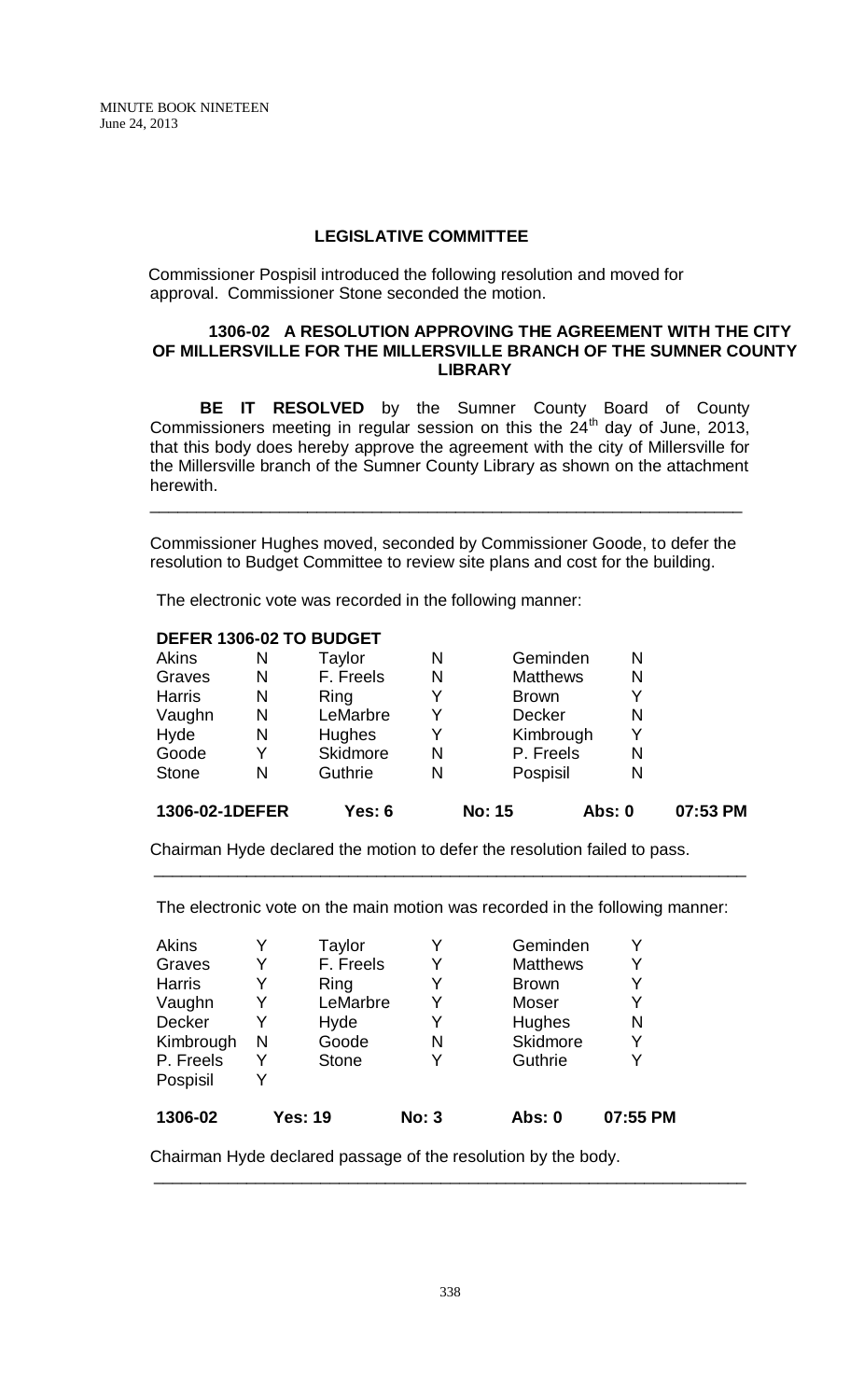Commissioner Pospisil introduced the following resolution and moved for approval. Commissioner Akins seconded the motion.

## **1306-03 A RESOLUTION RELEASING THE QUALIFIED ENERGY CONSERVATION BONDS (QECB'S) AND REALLOCATING OUR AUTHORITY TO THE STATE**

**BE IT RESOLVED** by the Sumner County Board of County Commissioners meeting in regular session on this the  $24<sup>th</sup>$  day of June, 2013 that this body does hereby release the Qualified Energy Conservation Bonds allocated to Sumner County and reallocate our authority to the State as shown on the attachment herewith; and

**WHEREAS,** in order to release the QECB'S, this body authorizes Grant Administrator, Kim Ark to endorse and file any necessary paper work.

\_\_\_\_\_\_\_\_\_\_\_\_\_\_\_\_\_\_\_\_\_\_\_\_\_\_\_\_\_\_\_\_\_\_\_\_\_\_\_\_\_\_\_\_\_\_\_\_\_\_\_\_\_\_\_\_\_\_\_\_\_\_\_\_

The electronic vote was recorded in the following manner:

| 1306-03         |   | <b>Yes: 23</b> | <b>No: 0</b> | Abs: 0       | 07:55 PM |
|-----------------|---|----------------|--------------|--------------|----------|
| <b>Guthrie</b>  | Y | Pospisil       | Y            |              |          |
| <b>Skidmore</b> | Y | P. Freels      | Y            | <b>Stone</b> |          |
| Hughes          | Y | Kimbrough      | Y            | Goode        | Y        |
| Moser           |   | Decker         | Y            | Hyde         | Y        |
| <b>Brown</b>    |   | Vaughn         | Y            | LeMarbre     |          |
| <b>Matthews</b> | Y | <b>Harris</b>  | Y            | Ring         |          |
| Graves          | Y | Satterfield    | Y            | F. Freels    | Y        |
| Akins           |   | Taylor         |              | Geminden     |          |

Chairman Hyde declared passage of the resolution by the body.

Commissioner Pospisil introduced the following resolution and moved for approval. Commissioner Frank Freels seconded the motion.

\_\_\_\_\_\_\_\_\_\_\_\_\_\_\_\_\_\_\_\_\_\_\_\_\_\_\_\_\_\_\_\_\_\_\_\_\_\_\_\_\_\_\_\_\_\_\_\_\_\_\_\_\_\_\_\_\_\_\_\_\_\_\_\_

## **1306-17 A RESOLUTION APPROVING THE BOND OF D. R. PHILLIPS, DIRECTOR OF SCHOOLS, SUMNER COUNTY, TENNESSEE**

 **BE IT RESOLVED** by the Sumner County Board of County Commissioners meeting in regular session on this the 24th day of June, 2013 that this body does hereby approve the bond D. R. Phillips, Director of Schools, Sumner County, Tennessee.

 $\_$  ,  $\_$  ,  $\_$  ,  $\_$  ,  $\_$  ,  $\_$  ,  $\_$  ,  $\_$  ,  $\_$  ,  $\_$  ,  $\_$  ,  $\_$  ,  $\_$  ,  $\_$  ,  $\_$  ,  $\_$  ,  $\_$  ,  $\_$  ,  $\_$  ,  $\_$  ,  $\_$  ,  $\_$  ,  $\_$  ,  $\_$  ,  $\_$  ,  $\_$  ,  $\_$  ,  $\_$  ,  $\_$  ,  $\_$  ,  $\_$  ,  $\_$  ,  $\_$  ,  $\_$  ,  $\_$  ,  $\_$  ,  $\_$  ,

 Upon motion of Commissioner Pospisil, seconded by Commissioner Frank Freels, the Commission approved the bond upon voice vote of the body.

**\_\_\_\_\_\_\_\_\_\_\_\_\_\_\_\_\_\_\_\_\_\_\_\_\_\_\_\_\_\_\_\_\_\_\_\_\_\_\_\_\_\_\_\_\_\_\_\_\_\_\_\_\_\_\_\_\_\_\_\_\_\_\_\_\_\_\_\_\_**

**\_\_\_\_\_\_\_\_\_\_\_\_\_\_\_\_\_\_\_\_\_\_\_\_\_\_\_\_\_\_\_\_\_\_\_\_\_\_\_\_\_\_\_\_\_\_\_\_\_\_\_\_\_\_\_\_\_\_\_\_\_\_\_\_\_\_\_\_\_**

# **RULES AND PROCEDURES**

There was no report from the Rules and Procedures Committee.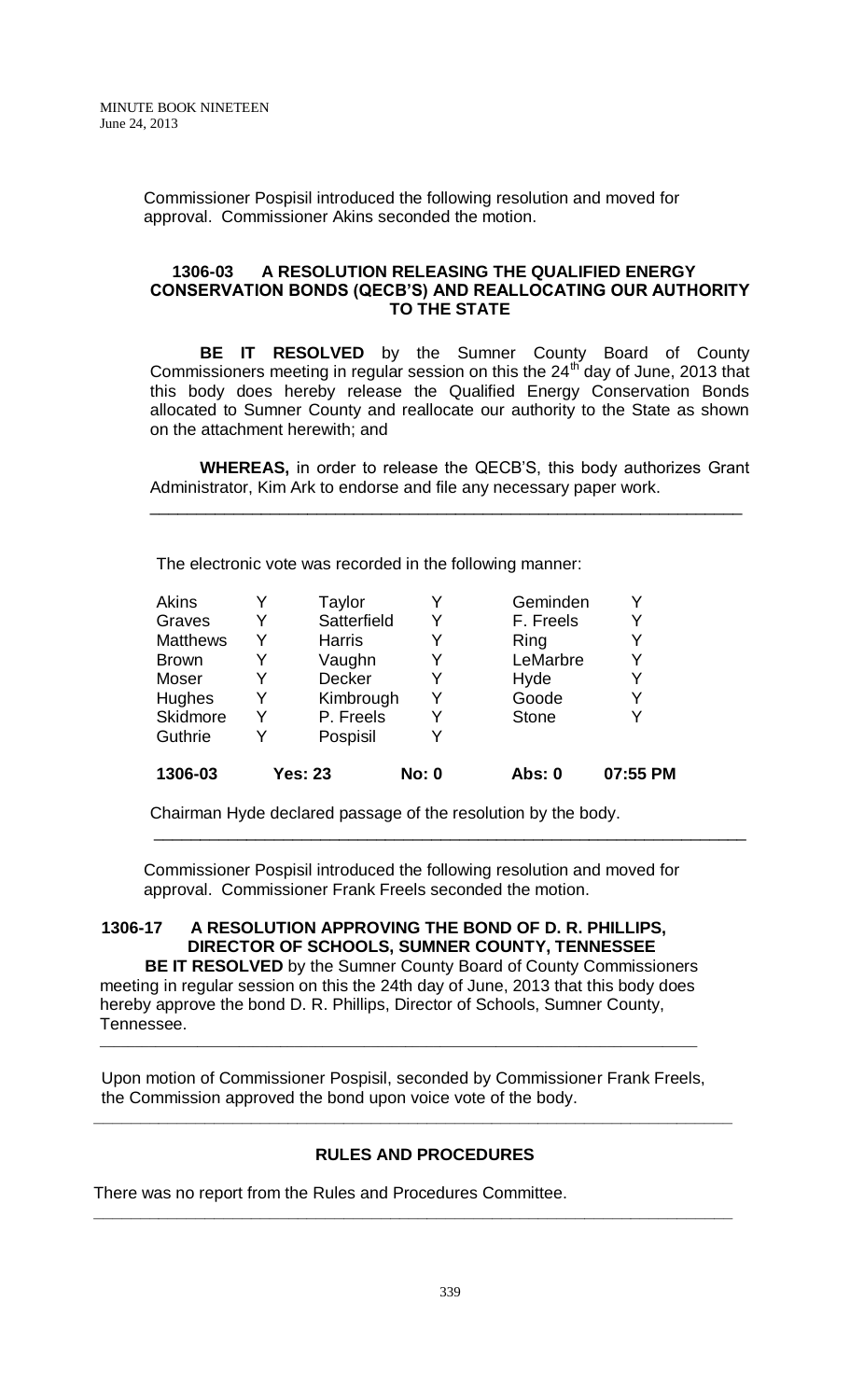## **FINANCIAL MANAGEMENT COMMITTEE**

Commissioner Frank Freels introduced the following resolution and moved for approval. Commissioner Pospisil seconded the motion.

## **1306-04 A RESOLUTION AUTHORIZING THE PAYMENT OF \$4,614.15 TO BARBARA RUSSELL FOR FOUR (4) WEEKS OF ACCRUED VACATION PAY**

**BE IT RESOLVED** by the Sumner County Board of County Commissioners meeting in regular session on this the 17th day of June, 2013, that this body does hereby authorize the payment of \$4,614.15 to Barbara Russell for four (4) weeks of accrued vacation pay; and

**BE IT FURTHER RESOLVED** that by this action this body is not amending policy or procedure but address previous sums earned under prior practices.

\_\_\_\_\_\_\_\_\_\_\_\_\_\_\_\_\_\_\_\_\_\_\_\_\_\_\_\_\_\_\_\_\_\_\_\_\_\_\_\_\_\_\_\_\_\_\_\_\_\_\_\_\_\_\_\_\_\_\_\_\_\_\_\_

Chairman Hyde recognized County Finance Director David Lawing who explained that this would be the last time additional accrued vacation would happen under these circumstances.

| 1306-04         |   | <b>Yes: 22</b> | <b>No: 1</b> | Abs: 0       | 07:59 PM |
|-----------------|---|----------------|--------------|--------------|----------|
| Guthrie         |   | Pospisil       | Y            |              |          |
| Skidmore        |   | P. Freels      | Y            | <b>Stone</b> |          |
| Hughes          | Y | Kimbrough      | Y            | Goode        | Y        |
| Moser           | Y | Decker         | Y            | Hyde         | Y        |
| <b>Brown</b>    |   | Vaughn         | Y            | LeMarbre     | v        |
| <b>Matthews</b> |   | <b>Harris</b>  | Y            | Ring         |          |
| Graves          | Y | Satterfield    | Ν            | F. Freels    | Y        |
| Akins           |   | Taylor         | Y            | Geminden     |          |

The electronic vote was recorded in the following manner:

Chairman Hyde declared passage of the resolution by the body.

## **BUDGET COMMITTEE**

\_\_\_\_\_\_\_\_\_\_\_\_\_\_\_\_\_\_\_\_\_\_\_\_\_\_\_\_\_\_\_\_\_\_\_\_\_\_\_\_\_\_\_\_\_\_\_\_\_\_\_\_\_\_\_\_\_\_\_\_\_\_\_\_

Commissioner Stone introduced the following resolution and moved for approval. Commissioner Paul Freels seconded the motion.

## **1306-05 A RESOLUTION APPROVING THE 2012-2013 SUMNER COUNTY BOARD OF EDUCATION GENERAL PURPOSE SCHOOL FUND BUDGET AMENDMENTS**

**BE IT RESOLVED** by the Sumner County Board of County Commissioners meeting in regular session on this the  $24<sup>th</sup>$  day of June, 2013, that this body hereby approves the 2012-2013 Sumner County Board of Education General Purpose School Fund Budget amendments as shown on the attachment herewith.

\_\_\_\_\_\_\_\_\_\_\_\_\_\_\_\_\_\_\_\_\_\_\_\_\_\_\_\_\_\_\_\_\_\_\_\_\_\_\_\_\_\_\_\_\_\_\_\_\_\_\_\_\_\_\_\_\_\_\_\_\_\_\_\_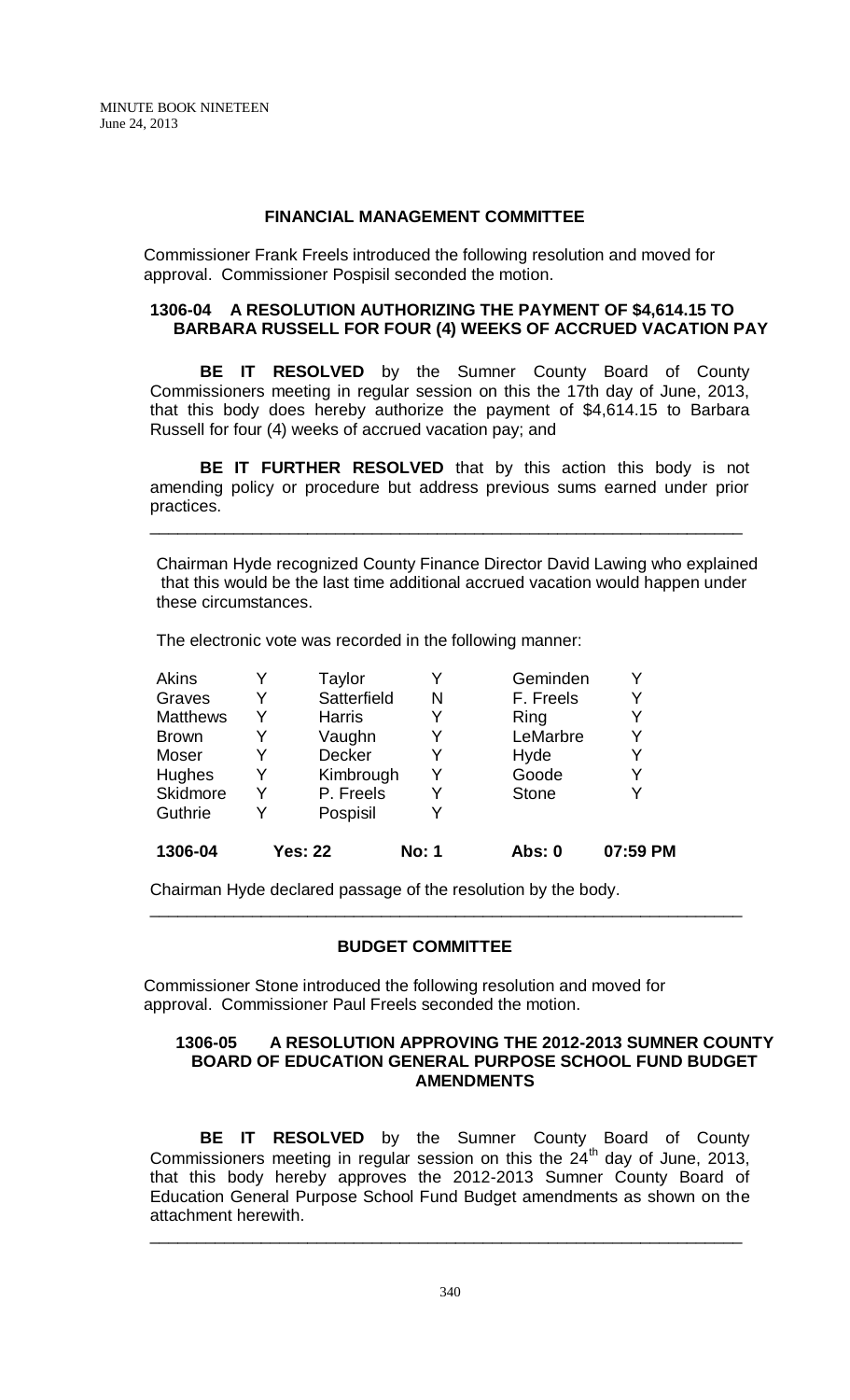The electronic vote was recorded in the following manner:

| 1306-05         |   | <b>Yes: 23</b> | <b>No: 0</b> | Abs: 0       | 08:02 PM |
|-----------------|---|----------------|--------------|--------------|----------|
| Guthrie         | Y | Pospisil       | Y            |              |          |
| <b>Skidmore</b> | Y | P. Freels      | Y            | <b>Stone</b> |          |
| <b>Hughes</b>   | Y | Kimbrough      | Y            | Goode        |          |
| Moser           |   | <b>Decker</b>  | Y            | Hyde         |          |
| <b>Brown</b>    |   | Vaughn         | Y            | LeMarbre     |          |
| <b>Matthews</b> | Y | <b>Harris</b>  | Y            | Ring         |          |
| Graves          | Y | Satterfield    | Y            | F. Freels    |          |
| <b>Akins</b>    |   | Taylor         |              | Geminden     |          |

Chairman Hyde declared passage of the resolution by the body.

This resolution was prepared for information purposes only. No vote was taken.

\_\_\_\_\_\_\_\_\_\_\_\_\_\_\_\_\_\_\_\_\_\_\_\_\_\_\_\_\_\_\_\_\_\_\_\_\_\_\_\_\_\_\_\_\_\_\_\_\_\_\_\_\_\_\_\_\_\_\_\_\_\_\_\_

## **1306-06 A RESOLUTION DOCKETING SUMNER COUNTY BOARD OF EDUCATION GENERAL PURPOSE SCHOOL FUND AND FEDERAL PROJECT SCHOOL FUND BUDGET AMENDMENTS**

**BE IT RESOLVED** by the Sumner County Board of County Commissioners meeting in regular session on this the  $24<sup>th</sup>$  day of June, 2013, that this body hereby dockets in its records the Sumner County Board of Education General Purpose School Fund and Federal Project School Fund Budget Amendments on the attachment herewith.

\_\_\_\_\_\_\_\_\_\_\_\_\_\_\_\_\_\_\_\_\_\_\_\_\_\_\_\_\_\_\_\_\_\_\_\_\_\_\_\_\_\_\_\_\_\_\_\_\_\_\_\_\_\_\_\_\_\_\_\_\_\_\_\_

Commissioner Stone introduced the following resolution and moved for approval. The motion was duly seconded.

## **1306-07 A RESOLUTION TO CHANGE THE FUNDING SOURCE OF \$72,000.00 FROM THE CAPITAL PROJECTS FUND LOCAL FUNDING TO THE 2013 BOND PROCEEDS FOR PAVING PROJECTS FOR GENERAL SESSIONS COURT AND AT GUN RANGE**

**BE IT RESOLVED** by the Sumner County Board of County Commissioners meeting in regular session on this the  $24<sup>th</sup>$  day of June, 2013, that this body hereby changes the funding source of \$72,000.00 from the capital projects fund local funding to the 2013 bond proceeds for paving projects for General Sessions Court and at Gun Range.

**BE IT FURTHER RESOLVED** that all projects shall be bid where appropriate. \_\_\_\_\_\_\_\_\_\_\_\_\_\_\_\_\_\_\_\_\_\_\_\_\_\_\_\_\_\_\_\_\_\_\_\_\_\_\_\_\_\_\_\_\_\_\_\_\_\_\_\_\_\_\_\_\_\_\_\_\_\_\_\_

The electronic vote was recorded in the following manner:

| 1306-07         |   | <b>Yes: 23</b> | <b>No: 0</b> | Abs: 0       | 08:05 PM |
|-----------------|---|----------------|--------------|--------------|----------|
| Guthrie         |   | Pospisil       | Y            |              |          |
| Skidmore        | Y | P. Freels      | Y            | <b>Stone</b> |          |
| <b>Hughes</b>   |   | Kimbrough      | Y            | Goode        | Y        |
| Moser           | Y | Decker         | Y            | Hyde         | Y        |
| <b>Brown</b>    |   | Vaughn         | Y            | LeMarbre     | Y        |
| <b>Matthews</b> |   | <b>Harris</b>  | Y            | Ring         |          |
| Graves          | Y | Satterfield    | Y            | F. Freels    | Y        |
| Akins           |   | Taylor         |              | Geminden     |          |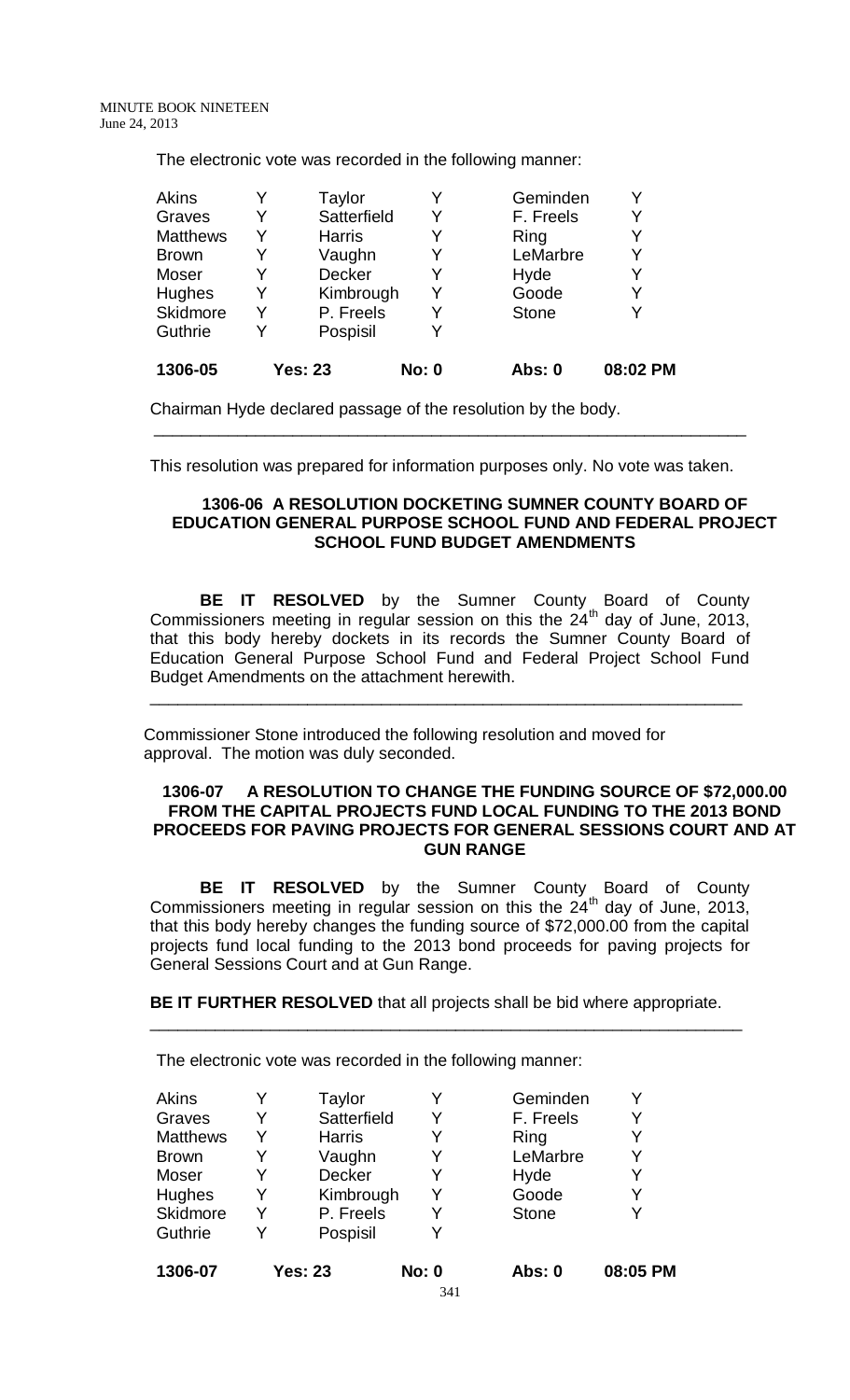Chairman Hyde declared passage of the resolution by the body.

Commissioner Stone introduced the following resolution and moved for approval. The motion was duly seconded by Commissioner Harris.

\_\_\_\_\_\_\_\_\_\_\_\_\_\_\_\_\_\_\_\_\_\_\_\_\_\_\_\_\_\_\_\_\_\_\_\_\_\_\_\_\_\_\_\_\_\_\_\_\_\_\_\_\_\_\_\_\_\_\_\_\_\_\_\_

## **1306-08 A RESOLUTION MAKING APPROPRIATIONS FOR THE VARIOUS FUNDS, DEPARTMENTS, INSTITUTIONS, OFFICES AND AGENCIES OF SUMNER COUNTY, TENNESSEE FOR THE FISCAL YEAR BEGINNING JULY 1, 2013 AND ENDING JUNE 30, 2014**

**BE IT RESOLVED** by the Board of County Commissioners of Sumner County, Tennessee, assembled in regular session on the  $24<sup>th</sup>$  day of June 2013 that the amounts hereafter set out are hereby appropriated for the purpose of meeting the expenses of the various funds, departments, institutions, offices and agencies of Sumner County, Tennessee, for the capital outlay, and for meeting the payment of principal and interest on the County's debt maturing during the fiscal year beginning July 1, 2013 and ending June 30, 2014 according to the following schedule.

## **General Fund**

| <b>General Government</b>             |               |
|---------------------------------------|---------------|
| <b>County Commission</b>              | \$<br>295,073 |
| Board of Equalization                 | 20,000        |
| <b>Other Boards and Committees</b>    | 9,000         |
| County Executive                      | 347,860       |
| County Attorney                       | 432,913       |
| Election Commission                   | 607,656       |
| Register of Deeds                     | 729,326       |
| Building (Construction & Development) | 928,196       |
| County Buildings                      | 1,847,685     |
| Archives                              | 79,472        |
| Finance                               |               |
| <b>Finance Department</b>             | 1,042,707     |
| <b>Property Assessor</b>              | 681,455       |
| Reappraisal Program                   | 706,866       |
| <b>County Trustee</b>                 | 539,245       |
| County Clerk                          | 1,457,860     |
| Data Processing                       | 132,046       |
| Other Finance (Risk Management)       | 206,512       |
| <b>Administration of Justice</b>      |               |
| Circuit Court                         | 1,632,595     |
| General Sessions Judge I              | 293,194       |
| Drug Court                            | 228,687       |
| Chancery Court                        | 680,819       |
| Juvenile Court                        | 537,337       |
| District Attorney General             | 3,600         |
| Judicial Commissioners                | 333,837       |
| Other Administration of Justice       | 170,757       |
| Probation Services (CASP)             | 392,209       |
|                                       |               |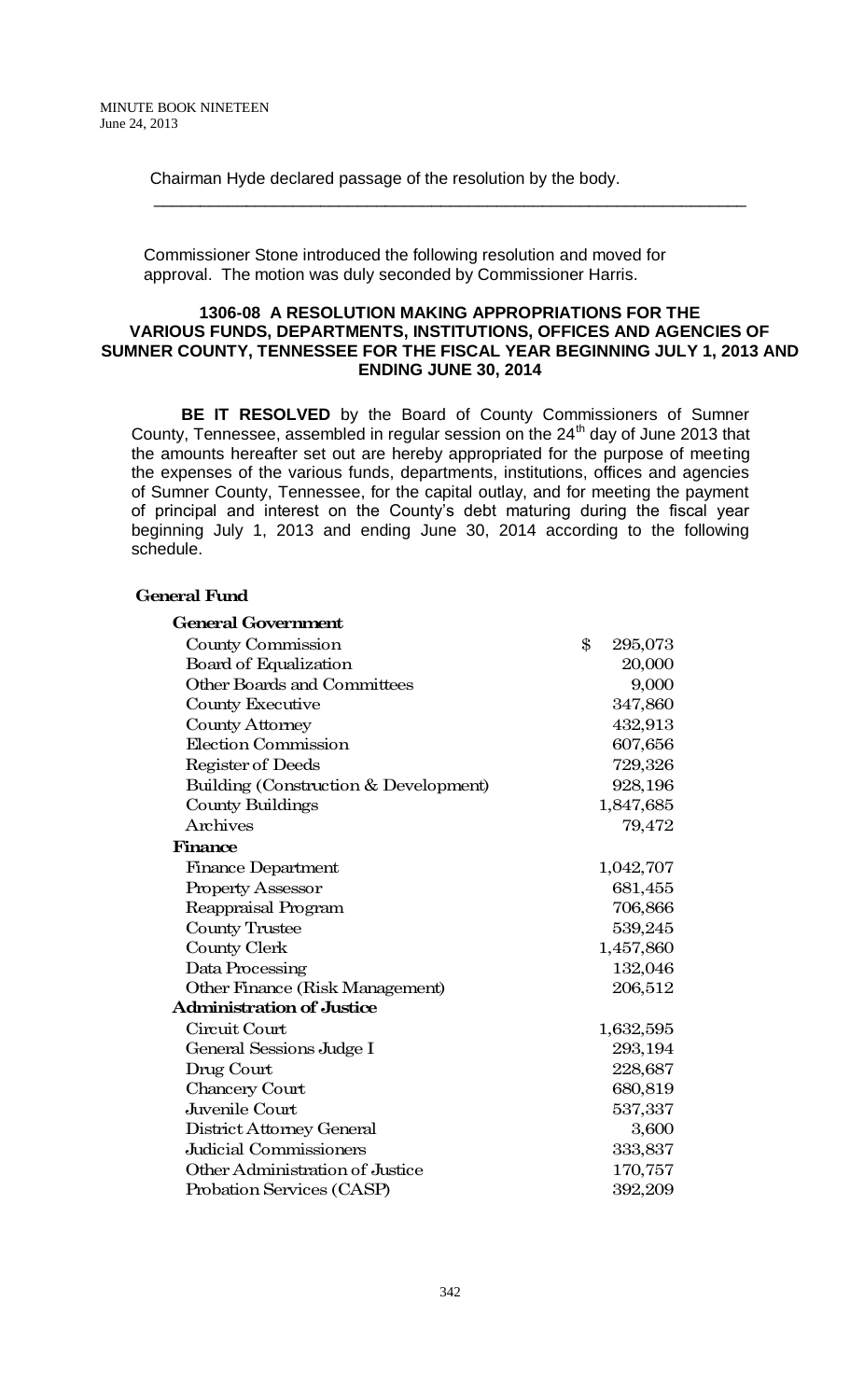| <b>Public Safety</b>                     |                     |
|------------------------------------------|---------------------|
| Sheriff's Office                         | 9,463,672           |
| Sexual Offender Registry                 | 20,000              |
| Jail                                     | 8,444,635           |
| Juvenile Services                        | 585,657             |
| Fire Prevention and Protection           | 2,000               |
| <b>Rural Fire Protections</b>            | 168,000             |
| <b>Emergency Management Agency</b>       | 234,137             |
| <b>Public Health &amp; Welfare</b>       |                     |
| Local Health Center                      | 1,474,911           |
| <b>Emergency Medical Services</b>        | 8,319,631           |
| Appropriation to State                   | 197,655             |
| <b>General Welfare Assistance</b>        | 3,000               |
| Child Welfare Assistance                 | 1,000               |
| Social, Cultural, and Recreational       |                     |
| Senior Citizens Assistance               | 286,500             |
| Libraries                                | 1,900,378           |
| Other Social, Cultural, and Recreational | 121,485             |
| <b>Agriculture and Natural Resources</b> |                     |
| <b>Agricultural Extension Service</b>    | 420,684             |
| Soil Conservation                        | 53,868              |
| <b>Other General Government</b>          |                     |
| Tourism                                  | 350,000             |
| Industrial Development                   | 40,000              |
| Veteran's Services                       | 60,871              |
| Other County Expenses                    | 1,419,589           |
| Contributions to Other Agencies          | 1,340,212           |
| <b>Employee Benefits</b>                 | 150,500             |
| Miscellaneous                            | 146,184             |
| <b>Highways</b>                          |                     |
| <b>Highways</b>                          | 2,500               |
| <b>Capital Projects</b>                  |                     |
| Social, Cultural, and Recreational       | 50,000              |
| <b>Total General Fund</b>                | $\$\$<br>49,593,976 |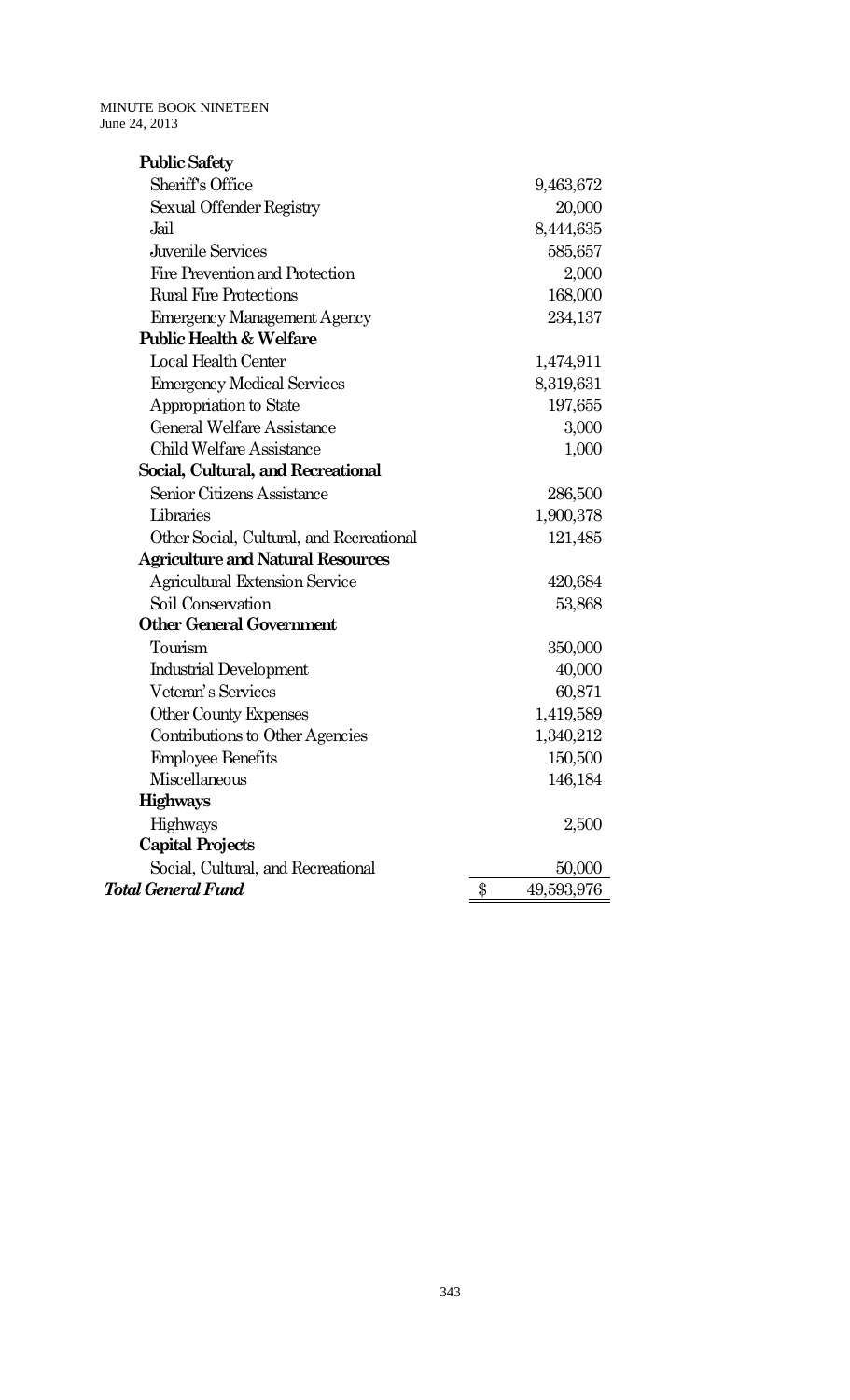| <b>Courthouse and Jail Maintenance</b>            |                  |            |
|---------------------------------------------------|------------------|------------|
| General Government                                | \$               | 582,733    |
| Debt Service                                      | \$               | 5,529      |
| <b>Total Courthouse and Jail Maintenance Fund</b> | $\$\$            | 588,262    |
| Drug Control Fund                                 |                  |            |
| Drug Enforcement                                  | \$               | 116,962    |
| <b>Total Drug Control Fund</b>                    | \$               | 116,962    |
| <b>General Debt Service Fund</b>                  |                  |            |
| General Government - Principal                    | \$               | 426,179    |
| Education - Principal                             |                  | 9,938,821  |
| General Government - Interest                     |                  | 275,160    |
| Education - Interest                              |                  | 5,541,575  |
| General Government - Other                        |                  | 502,500    |
| Education - Other                                 |                  | 3,500      |
| <b>Total General Debt Service Fund</b>            | $\overline{\$}$  | 16,687,735 |
| Capital Projects Fund                             |                  |            |
| General Administration Projects                   | \$               | 125,000    |
| Other General Government Projects                 |                  | 2,685,518  |
| <b>Public Safety Projects</b>                     |                  | 2,182,625  |
| Public Health and Welfare Projects                |                  | 801,000    |
| Social, Cultural, and Recreational Projects       |                  | 282,785    |
| <b>Educational Capital Projects</b>               |                  | 6,606,276  |
| <b>Total Capital Projects Fund</b>                | $\overline{\$\}$ | 12,683,204 |
| Highway/Public Works Fund                         |                  |            |
| Administration                                    | \$               | 192,373    |
| Highway and Bridge Maintenance                    |                  | 3,095,364  |
| Operation and Maintenance of Equipment            |                  | 1,210,649  |
| <b>Quarry Operations</b>                          |                  | 28,350     |
| Litter Collections                                |                  | 70,500     |
| Other Charges                                     |                  | 256,909    |
| <b>Employee Benefits</b>                          |                  | 846,555    |
| Capital Outlay                                    |                  | 303,500    |
| Total Highway/Public Works Fund                   | \$               | 6,004,200  |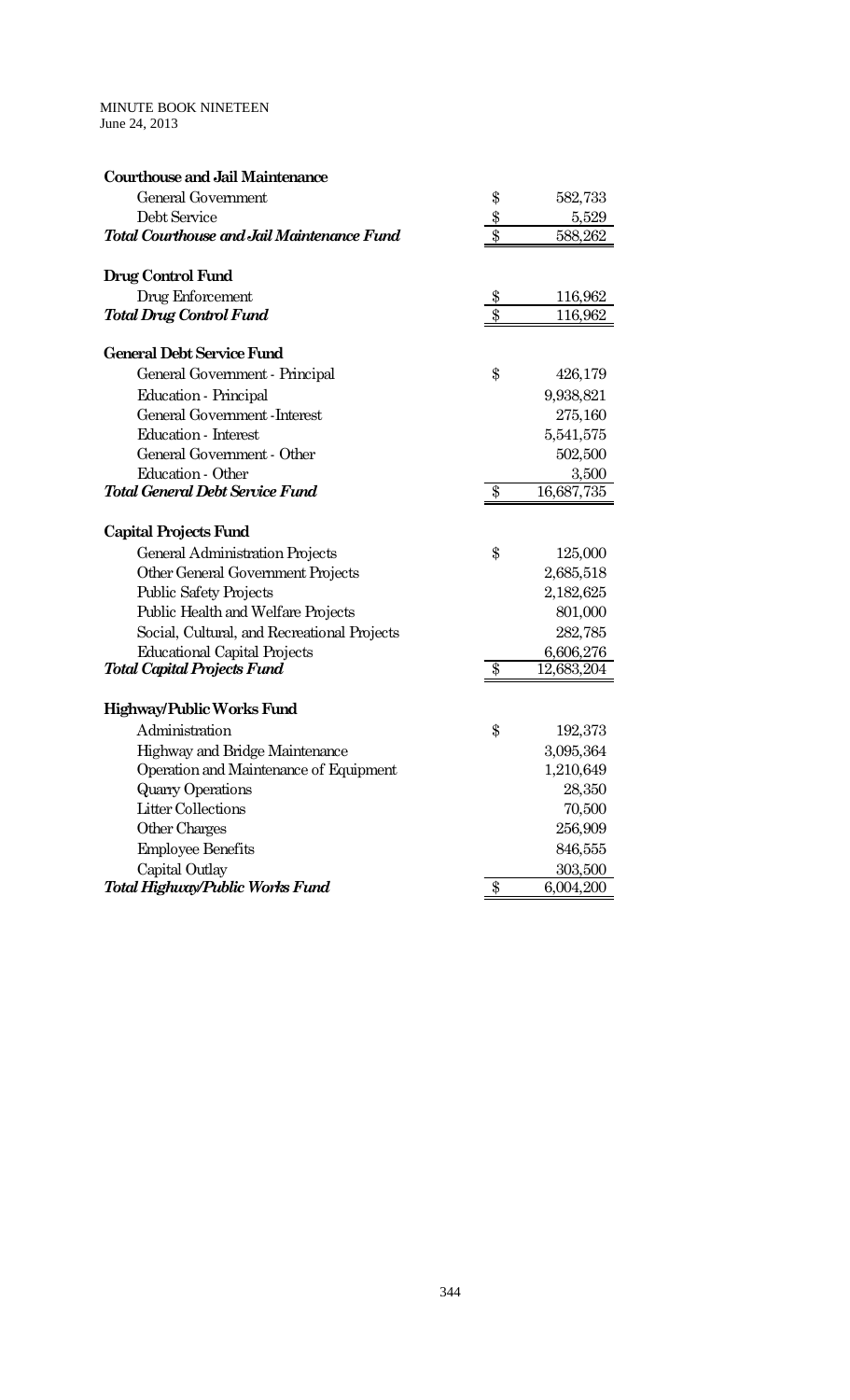| <b>General Purpose School Fund</b>             |                  |
|------------------------------------------------|------------------|
| Instruction                                    |                  |
| Regular Instruction Program                    | \$<br>99,656,691 |
| Alternative Instruction Program                | 1,891,307        |
| Special Education Program                      | 19,963,714       |
| <b>Vocational Education Program</b>            | 9,767,275        |
| <b>Support Services</b>                        |                  |
| Attendance                                     | 383,036          |
| <b>Health Services</b>                         | 1,371,047        |
| Other Student Support                          | 5,042,994        |
| Regular Instruction Program                    | 6,374,385        |
| Alternative Instruction Program                | 498,360          |
| Special Education Program                      | 2,129,162        |
| <b>Vocational Education Program</b>            | 174,482          |
| <b>Board of Education</b>                      | 4,972,196        |
| Director of Schools                            | 733,580          |
| Office of the Principal                        | 13,381,332       |
| <b>Fiscal Services</b>                         | 1,311,088        |
| Humans Services (Resources)/Personnel          | 652,497          |
| Operation of Plant                             | 13,297,449       |
| Maintenance of Plant                           | 5,790,092        |
| Transportation                                 | 8,748,815        |
| Central and Other                              | 4,471,504        |
| <b>Operation of Non-Instructional Services</b> |                  |
| <b>Food Services</b>                           | 22,702           |
| <b>Community Services</b>                      | 1,692,463        |
| Early Childhood Education                      | 90,917           |
| <b>Capital Outlay</b>                          |                  |
| Regular Capital Outlay                         | 150,000          |
| Debt Service                                   |                  |
| <b>Education Debt Service</b>                  | 45,628           |
| <b>Total General Purpose School Fund</b>       | 202,612,716      |
|                                                |                  |
| Central Cafeteria Fund                         |                  |
| <b>Food Service</b>                            | \$<br>14,811,372 |
| <b>Total Central Cafeteria Fund</b>            | \$<br>14,811,372 |
| <b>Endowment Fund</b>                          |                  |
| <b>Endowment Fund</b>                          | \$<br>5,000      |
| <b>Total Endowment Fund</b>                    | \$<br>5,000      |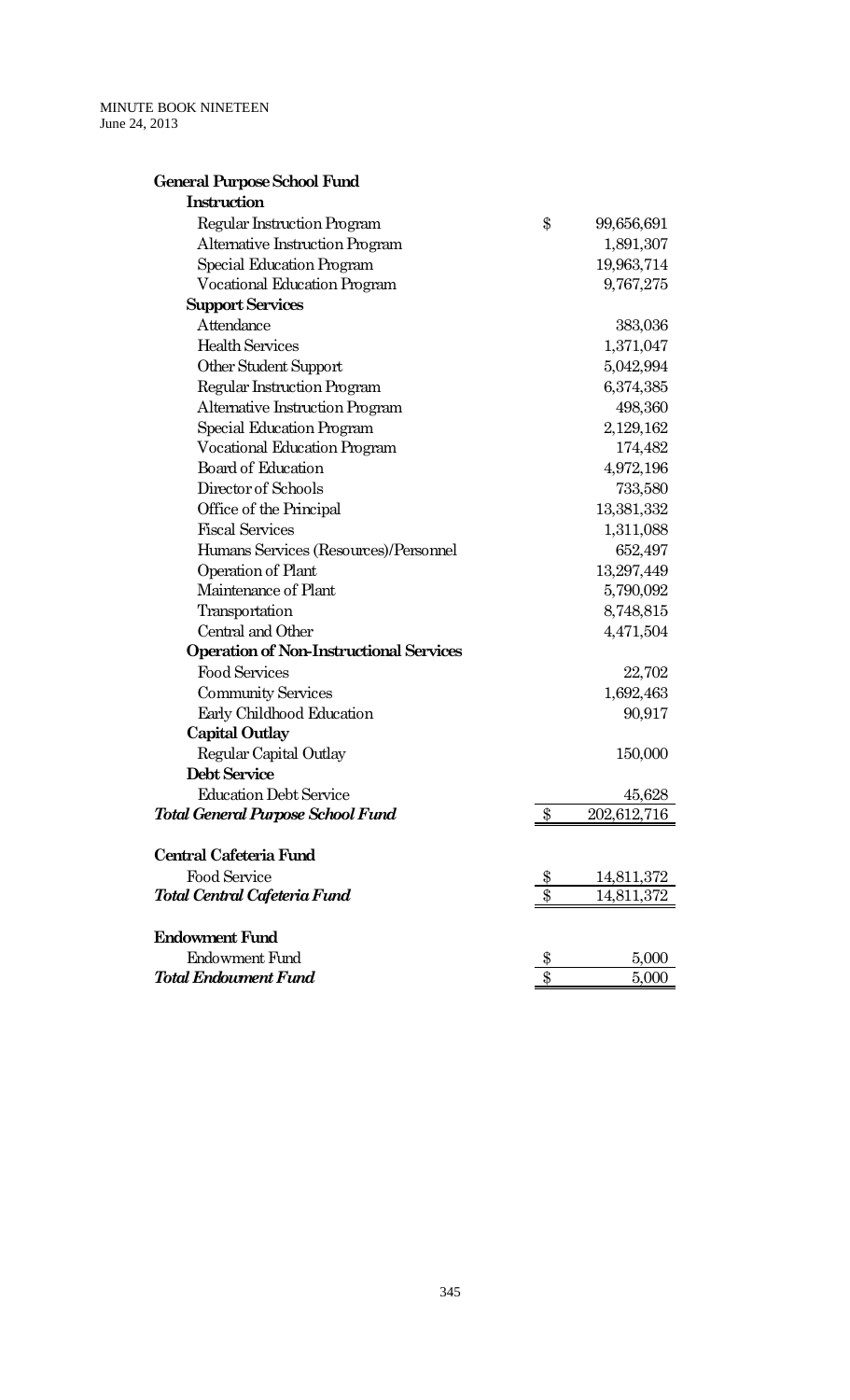| School Federal Projects Fund              |                 |
|-------------------------------------------|-----------------|
| Instruction                               |                 |
| Regular Instruction Program               | \$<br>3,819,088 |
| Alternative Instruction Program           | 28,211          |
| Special Education Program                 | 2,810,703       |
| Vocational Education Program              | 229,768         |
| <b>Support Services</b>                   |                 |
| <b>Health Services</b>                    | 176,160         |
| Other Student Support                     | 157,103         |
| Regular Instruction Program               | 873,976         |
| Special Education Program                 | 2,557,971       |
| <b>Vocational Education Program</b>       | 14,989          |
| Transportation                            | 64,870          |
| <b>Other Uses</b>                         |                 |
| Other Uses (Transfers)                    | 49,368          |
| <b>Total School Federal Projects Fund</b> | 10,782,207      |

**BE IT FURTHER RESOLVED,** pursuant to the 2002 Financial Management Act, 2012 Financial Management Act, and the 1981 Local Optional Law, that if the need shall arise, the Budget Committee may, with the approval of any official, head of any department or division which may be affected, may transfer any amount within any major appropriation category. Also, the approval of the County Board of Commissioners must be obtained as required by law for transfers between major appropriation categories within the same fund.

Aforesaid authorization shall clearly state the reasons for the transfer, but this provision shall in no case whatsoever be construed as authorizing transfers from one fund to another but shall apply solely to transfers within a certain fund.

**BE IT FURTHER RESOLVED** that any appropriations made by this resolution, which cover the same purpose for which a specific appropriation is made by statute, are made in lieu of but not in addition to said statutory appropriation. The salary, wages, or remuneration of each officer, employee, or agent of the County shall not be in excess of the amounts authorized by existing law or as set forth in the estimate of expenditures which accompanies this resolution. Provided, however, that appropriations for such salaries, wages or other remuneration hereby authorized shall in no case be construed as permitting expenditures for an office, agency, institution, division or department of the County in excess of the appropriation made herein for such office, agency, institution, division or department of the County. Such appropriation shall constitute the limit to the expenditures of any office, agency, institution, division or department for the fiscal year ending June 30, 2014. The aggregate expenditures for any item of appropriation shall in no instance be more than the amount herein appropriated for such item.

**BE IT FURTHER RESOLVED** that the detailed "Sumner County Government Consolidated Annual Budget for the Fiscal Year Ended June 30, 2014" is adopted by reference for line-item detail.

**BE IT FURTHER RESOLVED** that any resolution which may hereafter be presented to the Board of County Commissioners providing for appropriations in addition to those made by this Budget Appropriation Resolution shall specifically provide sufficient revenue or other funds, actually to be provided during the fiscal year in which the expenditure is to be made, to meet such additional appropriations.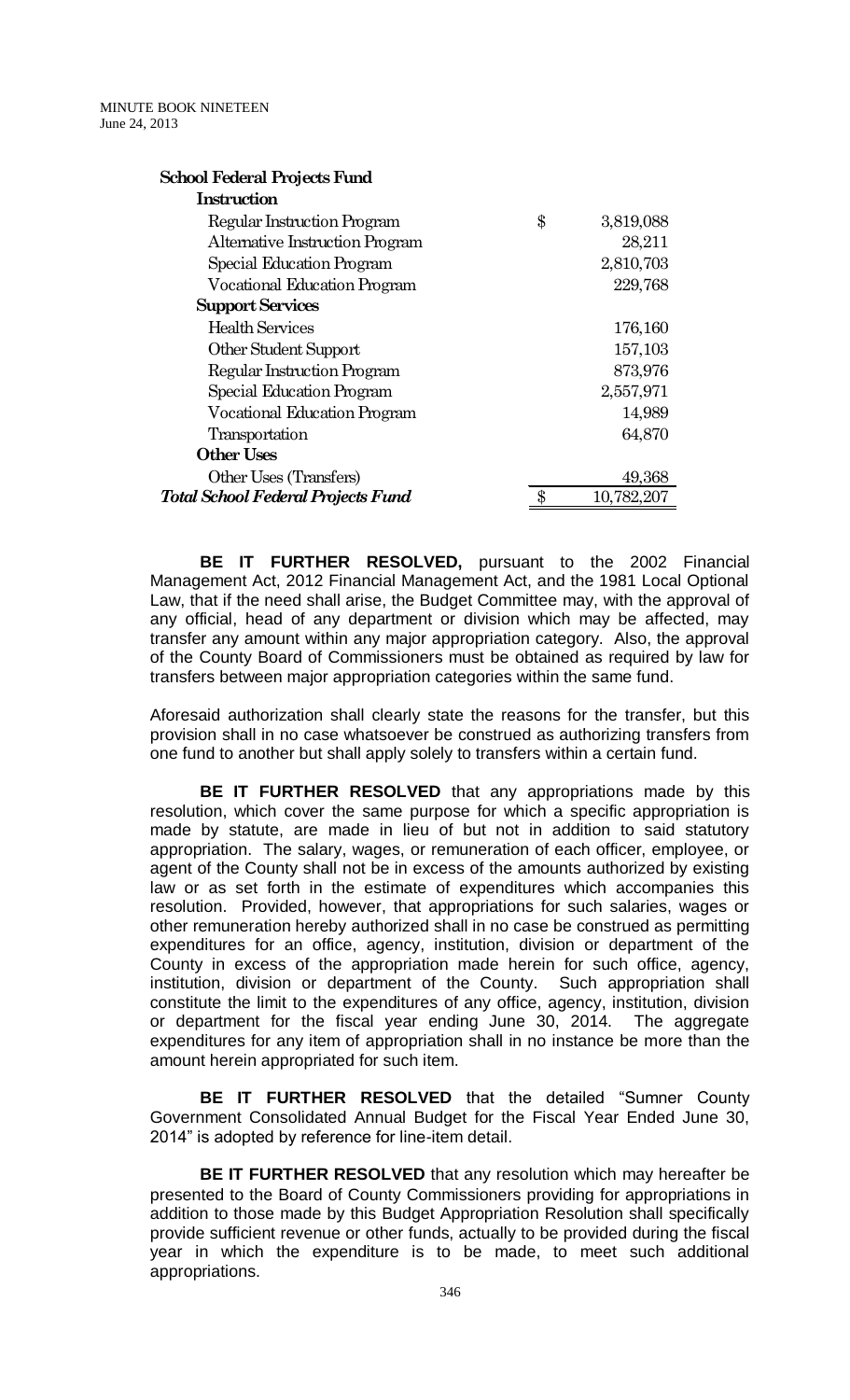**BE IT FURTHER RESOLVED** that there is hereby appropriated for State approved projects such amount or amounts as may from time-to-time be approved by contract with the State of Tennessee Department of Transportation.

**BE IT FURTHER REOLVED** that the County Executive and County Clerk are hereby authorized to borrow money on revenue anticipation notes, provided such notes are first approved by the Director of Local Finance, to pay for the expenses herein authorized until the taxes and other revenue for the fiscal year 2013-2014 have been collected. The proceeds of loans for each individual fund shall not exceed 60% of the appropriations of each individual fund and shall only be used to pay the expenses and other requirements of the fund for which the loan is made. The loan shall be paid out of revenue from the fund for which money is borrowed. The notes evidencing the loans authorized under this section shall be issued under the applicable sections of Title 9, Chapter 21, Tennessee Code Annotated. Said notes shall be signed by the County Executive and countersigned by the County Clerk and shall mature and be paid in full without renewal no later than June 30, 2014.

**BE IT FURTHER RESOLVED** that the delinquent county property taxes for the year 2012 and prior years and the interest and penalty thereon collected during the year ending June 30, 2014 shall be apportioned to the various County funds according to the subdivision of the tax levy for the year 2012. The Clerk and Master and the Trustee are hereby authorized and directed to make such apportionment accordingly.

**BE IT FURTHER RESOLVED** that all unencumbered balances of appropriations remaining at the end of the fiscal year shall lapse and be of no further effect at the end of the fiscal year at June 30, 2014.

**BE IT FURTHER RESOLVED** that any resolution or part of a resolution which has been passed by the Board of County Commissioners that is in conflict with any provision in this resolution is hereby repealed.

**BE IT FURTHER RESOLVED** that this resolution shall take effect from and after its passage and its provisions shall be in force from and after July 1, 2013. This resolution shall be spread upon the minutes of the Board of County Commissioners.

PASSED THIS 24<sup>th</sup> DAY OF JUNE 2013

## **County Executive County Clerk**

Commissioner Matthews stated that he had a direct conflict of interest with the Sheriff's Department budget and moved to sever that budget from the whole. Commissioner Goode seconded the motion. The motion was unanimously approved by the body.

\_\_\_\_\_\_\_\_\_\_\_\_\_\_\_\_\_\_\_\_\_\_\_\_\_\_\_\_\_\_\_\_\_\_\_\_\_\_\_\_\_\_\_\_\_\_\_\_\_\_\_\_\_\_\_\_\_\_\_\_\_\_\_\_\_\_\_\_\_\_\_\_

\_\_\_\_\_\_\_\_\_\_\_\_\_\_\_\_\_\_\_\_\_\_\_\_\_\_\_\_\_ \_\_\_\_\_\_\_\_\_\_\_\_\_\_\_\_\_\_\_\_\_\_\_\_\_\_\_\_\_\_

Commissioner Stone introduced the following resolution and moved for approval. Commissioner Frank Freels seconded the motion.

The electronic vote was recorded in the following manner:

## **APPROVE SHERIFF BUDGET**

| Akins  | Taylor      |     | Geminden  |  |
|--------|-------------|-----|-----------|--|
| Graves | Satterfield |     | F. Freels |  |
|        |             | 347 |           |  |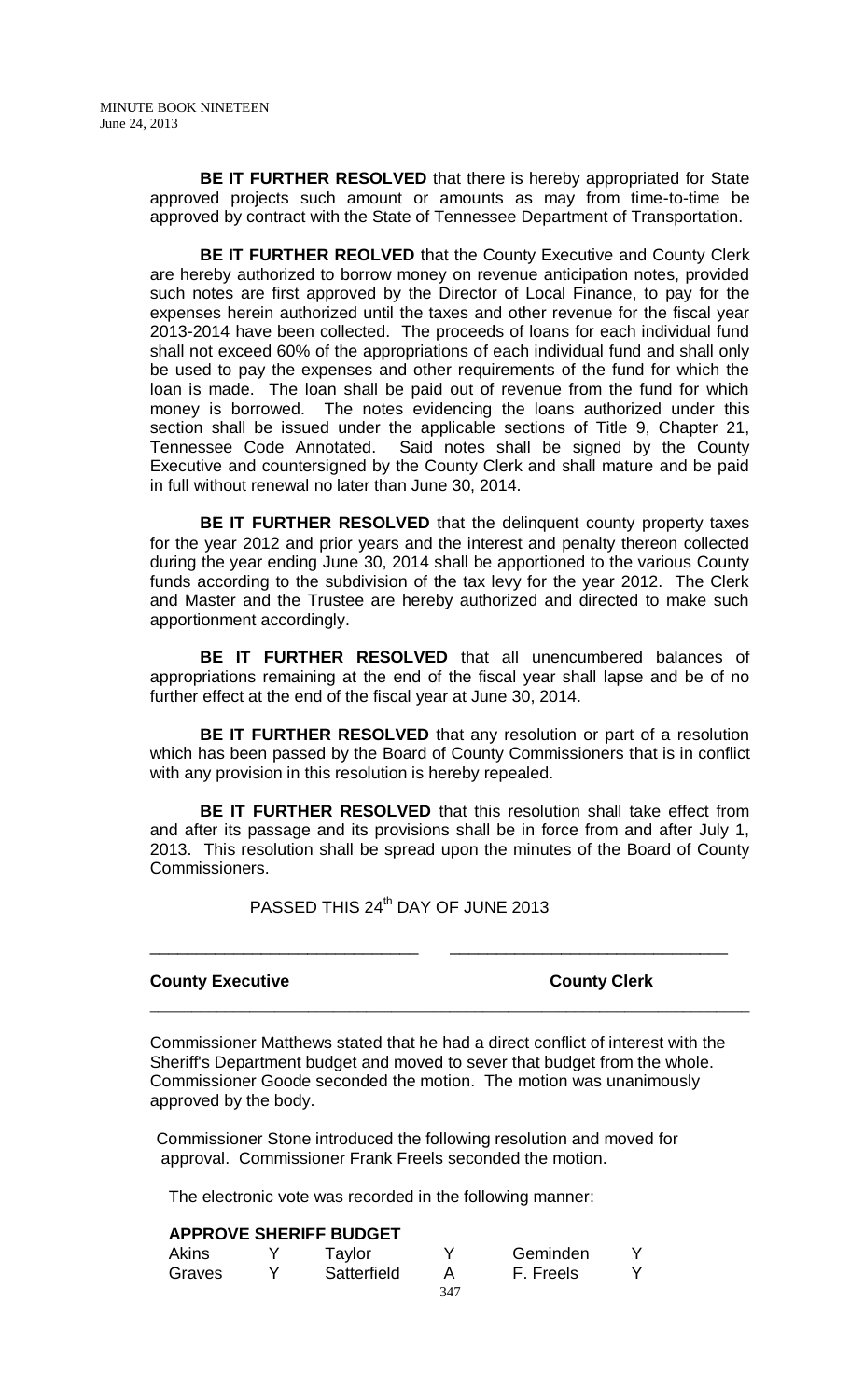| <b>Harris</b><br>Vaughn | Y | Ring<br>LeMarbre | V            | <b>Brown</b><br><b>Moser</b> | Y        |
|-------------------------|---|------------------|--------------|------------------------------|----------|
| <b>Decker</b>           |   | Hyde             | v            | Hughes                       | Y        |
| Kimbrough               | Y | Goode            | v            | Skidmore                     | v        |
| P. Freels               |   | <b>Stone</b>     | v            | Guthrie                      |          |
| Pospisil                |   |                  |              |                              |          |
| 1306-08.1               |   | <b>Yes: 21</b>   | <b>No: 0</b> | <b>Abs: 1</b>                | 08:08 PM |

Chairman Hyde declared passage of the Sheriff's Department portion of the County General budget.

\_\_\_\_\_\_\_\_\_\_\_\_\_\_\_\_\_\_\_\_\_\_\_\_\_\_\_\_\_\_\_\_\_\_\_\_\_\_\_\_\_\_\_\_\_\_\_\_\_\_\_\_\_\_\_\_\_\_\_\_\_\_\_\_

Commissioner Hughes moved, seconded by Commissioner Satterfield, to sever the Board of Education budget from the whole document for discussion.

The electronic vote to sever was recorded in the following manner:

#### **SEPARATE SCHOOL AND COUNTY GENERAL BUDGETS**

| Akins           | N | Taylor        | N             | Geminden        | N        |
|-----------------|---|---------------|---------------|-----------------|----------|
| Graves          | N | Satterfield   | Y             | F. Freels       | N        |
| <b>Matthews</b> | Y | <b>Harris</b> | N             | Ring            | Y        |
| <b>Brown</b>    | N | Vaughn        | N             | LeMarbre        | Y        |
| Decker          |   | Hyde          | N             | Hughes          | Y        |
| Kimbrough       | Y | Goode         | Y             | <b>Skidmore</b> | N        |
| P. Freels       | N | <b>Stone</b>  | N             | Guthrie         | N        |
| Pospisil        | N |               |               |                 |          |
| 1306-08.2       |   | Yes: 8        | <b>No: 14</b> | Abs: 0          | 08:09 PM |

Chairman Hyde declared the motion failed to pass..

Commissioners Guthrie and Ring declared an indirect conflict of interest but stated that they would vote their conscience.

\_\_\_\_\_\_\_\_\_\_\_\_\_\_\_\_\_\_\_\_\_\_\_\_\_\_\_\_\_\_\_\_\_\_\_\_\_\_\_\_\_\_\_\_\_\_\_\_\_\_\_\_\_\_\_\_\_\_\_\_\_\_\_

The electronic vote was recorded in the following manner:

| 1306-08         |   | <b>Yes: 19</b> | <b>No: 4</b> | Abs: 0       | 08:11 PM |
|-----------------|---|----------------|--------------|--------------|----------|
| Guthrie         |   | Pospisil       |              |              |          |
| Skidmore        | Y | P. Freels      | Y            | <b>Stone</b> |          |
| Hughes          | N | Kimbrough      | N            | Goode        | N        |
| Moser           |   | <b>Decker</b>  | Y            | Hyde         | Y        |
| <b>Brown</b>    |   | Vaughn         | Y            | LeMarbre     | Y        |
| <b>Matthews</b> |   | <b>Harris</b>  | Y            | Ring         |          |
| Graves          |   | Satterfield    | N            | F. Freels    |          |
| <b>Akins</b>    |   | Taylor         |              | Geminden     |          |

Chairman Hyde declared passage of the 2013-2014 budgets by the body. \_\_\_\_\_\_\_\_\_\_\_\_\_\_\_\_\_\_\_\_\_\_\_\_\_\_\_\_\_\_\_\_\_\_\_\_\_\_\_\_\_\_\_\_\_\_\_\_\_\_\_\_\_\_\_\_\_\_\_\_\_\_\_\_

 Commissioner Stone introduced the following resolution and moved for approval. Commissioner Akins seconded the motion.

**1306-09 A RESOLUTION MAKING APPROPRIATIONS TO NON-PROFIT CHARITABLE ORGANIZATIONS OF SUMNER COUNTY, TENNESSEE FOR THE FISCAL YEAR BEGINNING JULY 1, 2013 AND ENDING JUNE 30, 2014**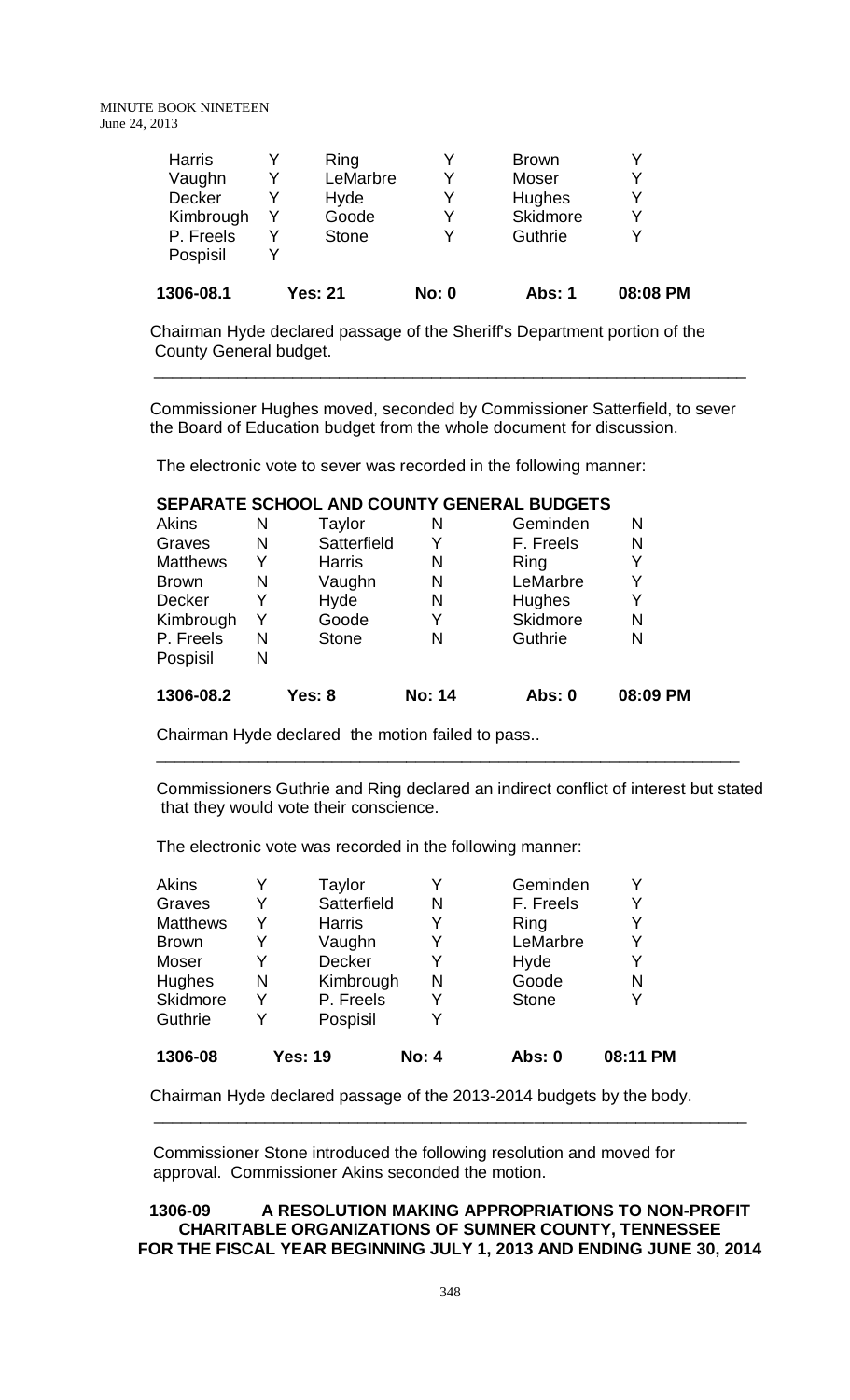**WHEREAS,** Section 5-9-109, of the Tennessee Code Annotated, authorizes the County Legislative Body to make appropriations to non-profit charitable organizations; and

**WHEREAS,** the Sumner County Legislative Body recognizes that the various non-profit charitable organizations located in Sumner County are in need of funds to carry on their non-profit charitable work; and

**WHEREAS,** it is the expressed interest of the County Commission of Sumner County in providing these funds to non-profit charitable organizations to be fully in compliance with the Rules of the Comptroller of the Treasury, with Section 5-9- 109 of the Tennessee Code Annotated, and with any and all other laws and prior resolutions of this body which may apply to county appropriations to non-profit organizations;

**THEREFORE BE IT RESOLVED** by the Sumner County Board of County Commissioners meeting in regular session on the  $24<sup>th</sup>$  day of June 2013 that the following be appropriated:

| Senior Citizens-Gallatin                    | \$<br>13,000  |
|---------------------------------------------|---------------|
| Senior Citizens-Hendersonville              | 12,000        |
| Senior Citizens-White House                 | 9,500         |
| Senior Citizens-Portland                    | 9,000         |
| Senior Citizens-Westmoreland                | 3,000         |
| Tourism Board                               | 350,000       |
| <b>Forward Sumner</b>                       | 40,000        |
| <b>State Forestry Division</b>              | 2,000         |
| Cottontown Fire Department                  | 14,000        |
| Gallatin Fire Department                    | 14,000        |
| Highland Fire Department 1                  | 14,000        |
| Highland Fire Department 2                  | 14,000        |
| Number One Fire Department                  | 14,000        |
| Oak Grove Fire Department 1                 | 14,000        |
| Oak Grove Fire Department 2                 | 14,000        |
| Shackle Island Fire Department              | 14,000        |
| Southeast Fire Department-Castalian Springs | 14,000        |
| Southeast Fire Department-Bethpage          | 14,000        |
| Westmoreland Volunteer Fire Department      | 14,000        |
| White House Volunteer Fire Department       | 14,000        |
| Ashley's Place                              | 5,000         |
| Crisis Pregnancy Center                     | 2,500         |
| HomeSafe                                    | 2,500         |
| Mid-Cumberland HRA                          | 17,671        |
| Regional Transportation Authority           | 14,500        |
| TN Rehabilitation Center                    | 141,175       |
| Salvus Center                               | 5,000         |
| TN Small Business Development Center        | 5,000         |
| Sumner County Resource Authority            | 100,000       |
| <b>Total Non-Profit Appropriations</b>      | \$<br>899,846 |

**BE IT FURTHER RESOLVED** that the appropriations are made subject to the following conditions: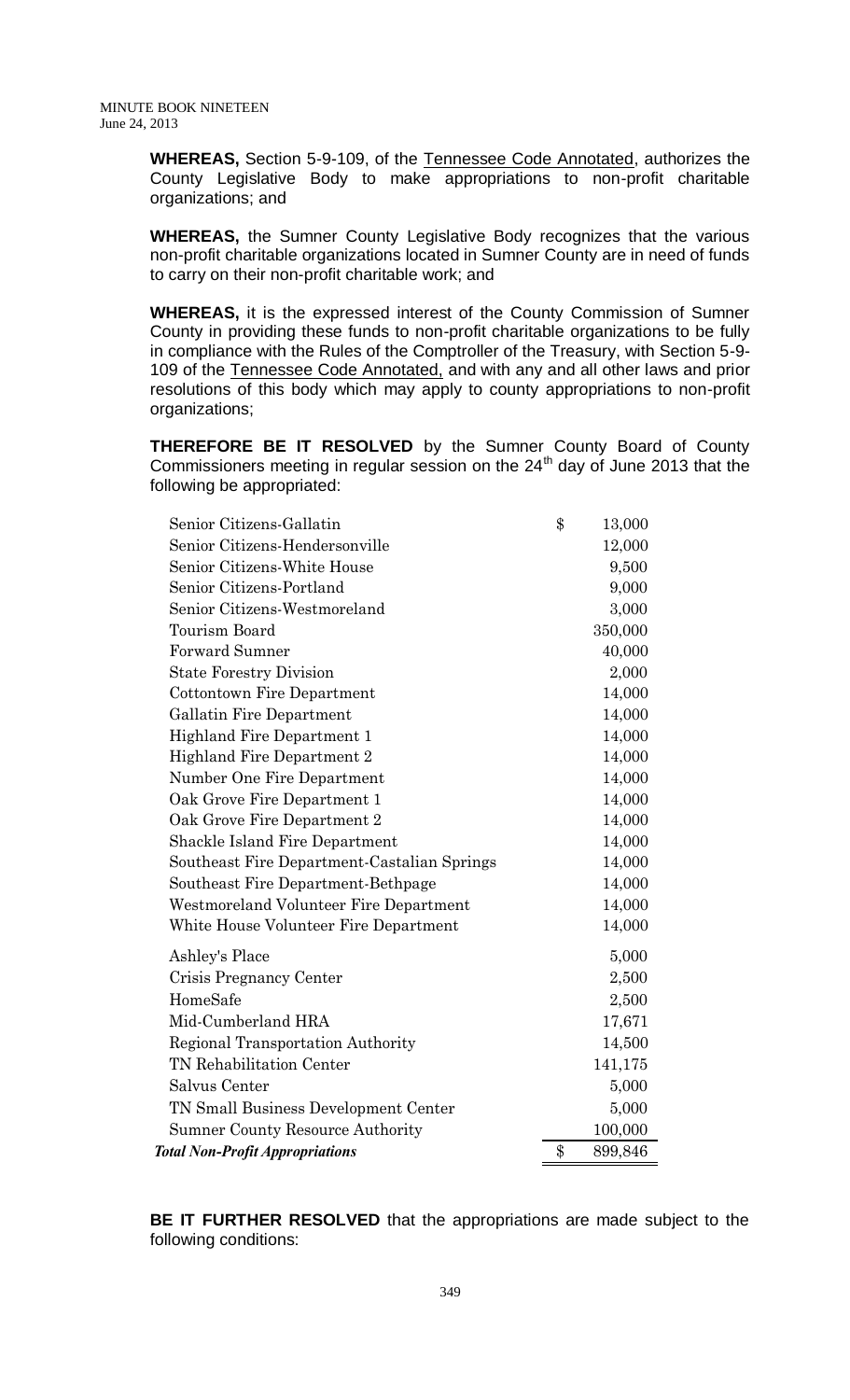- 1) The non-profit charitable organizations to which funds are appropriated shall file, with the County Clerk and the disbursing official, a copy of an annual report of its business affairs and transactions and the proposed use of the County's funds in accordance with rules promulgated by the Comptroller of the Treasury. Such annual report shall be prepared and certified by the Chief Financial Officer of such non-profit organization in accordance with Section 5-9-109(c) of the Tennessee Code Annotated.
- 2) Said funds must only be used by the named non-profit charitable organization in furtherance of their non-profit charitable purposes benefiting the general welfare of the residents of the County.
- 3) All amounts paid to the tourism board are limited to the lesser of the budgeted amount or the hotel/motel tax collections less the applicable Trustee's commission.

This Resolution shall become effective upon passage, the public welfare requiring it.

\_\_\_\_\_\_\_\_\_\_\_\_\_\_\_\_\_\_\_\_\_\_\_\_\_\_\_\_\_\_\_\_\_\_\_\_\_\_\_\_\_\_\_\_\_\_\_\_\_\_\_\_\_\_\_\_\_\_\_\_\_\_\_\_

Commissioners Brown, Moser, Stone, Ring and Goode stated they had indirect conflicts of interest but would vote their consciences.

The electronic vote was recorded in the following manner:

| 1306-09         |   | <b>Yes: 19</b> | <b>No: 3</b> | <b>Abs: 1</b> | 08:12 PM |
|-----------------|---|----------------|--------------|---------------|----------|
| Guthrie         | Y | Pospisil       | Y            |               |          |
| <b>Skidmore</b> | Y | P. Freels      | Y            | <b>Stone</b>  |          |
| <b>Hughes</b>   | N | Kimbrough      | N            | Goode         | N        |
| Moser           | Y | <b>Decker</b>  | Y            | Hyde          | Y        |
| <b>Brown</b>    | Α | Vaughn         | Y            | LeMarbre      | Y        |
| <b>Matthews</b> | v | <b>Harris</b>  | Y            | Ring          |          |
| Graves          | Y | Satterfield    | Y            | F. Freels     | Y        |
| <b>Akins</b>    |   | Taylor         |              | Geminden      |          |

Chairman Hyde declared passage of the resolution by the body.

Commissioner Stone introduced the following resolution and moved for approval. Commissioner Taylor seconded the motion.

\_\_\_\_\_\_\_\_\_\_\_\_\_\_\_\_\_\_\_\_\_\_\_\_\_\_\_\_\_\_\_\_\_\_\_\_\_\_\_\_\_\_\_\_\_\_\_\_\_\_\_\_\_\_\_\_\_\_\_\_\_\_\_\_

## **1306-10 A RESOLUTION FIXING THE TAX LEVY IN SUMNER COUNTY, TENNESSEE FOR THE FISCAL YEAR BEGINNING JULY 1, 2013 AND ENDING JUNE 30, 2014**

**BE IT RESOLVED** by the Sumner County Board of County Commissioners meeting in regular session on this the  $24<sup>th</sup>$  day of June 2013, that the property tax rate for Sumner County, Tennessee for the fiscal year beginning July 1, 2013 and ending June 30, 2014 shall be \$2.0208 on each \$100 of taxable property, which is to provide revenue for each of the following funds and otherwise conform to the following levies; and

| Fund                                   | <b>Tax Rate</b> | Percentage |
|----------------------------------------|-----------------|------------|
| General                                | 0.4513<br>\$    | 22.333%    |
| <b>General Debt Service</b>            | 0.2200          | 10.887%    |
| Highway/Public Works                   | 0.0168          | 0.831%     |
| <b>General Capital Projects</b><br>350 | 0.1196          | 5.918%     |
| <b>General Purpose School</b>          | 1.2131          | 60.031%    |
| Total                                  | 2.0208<br>ዳ     | 100.000%   |
|                                        |                 |            |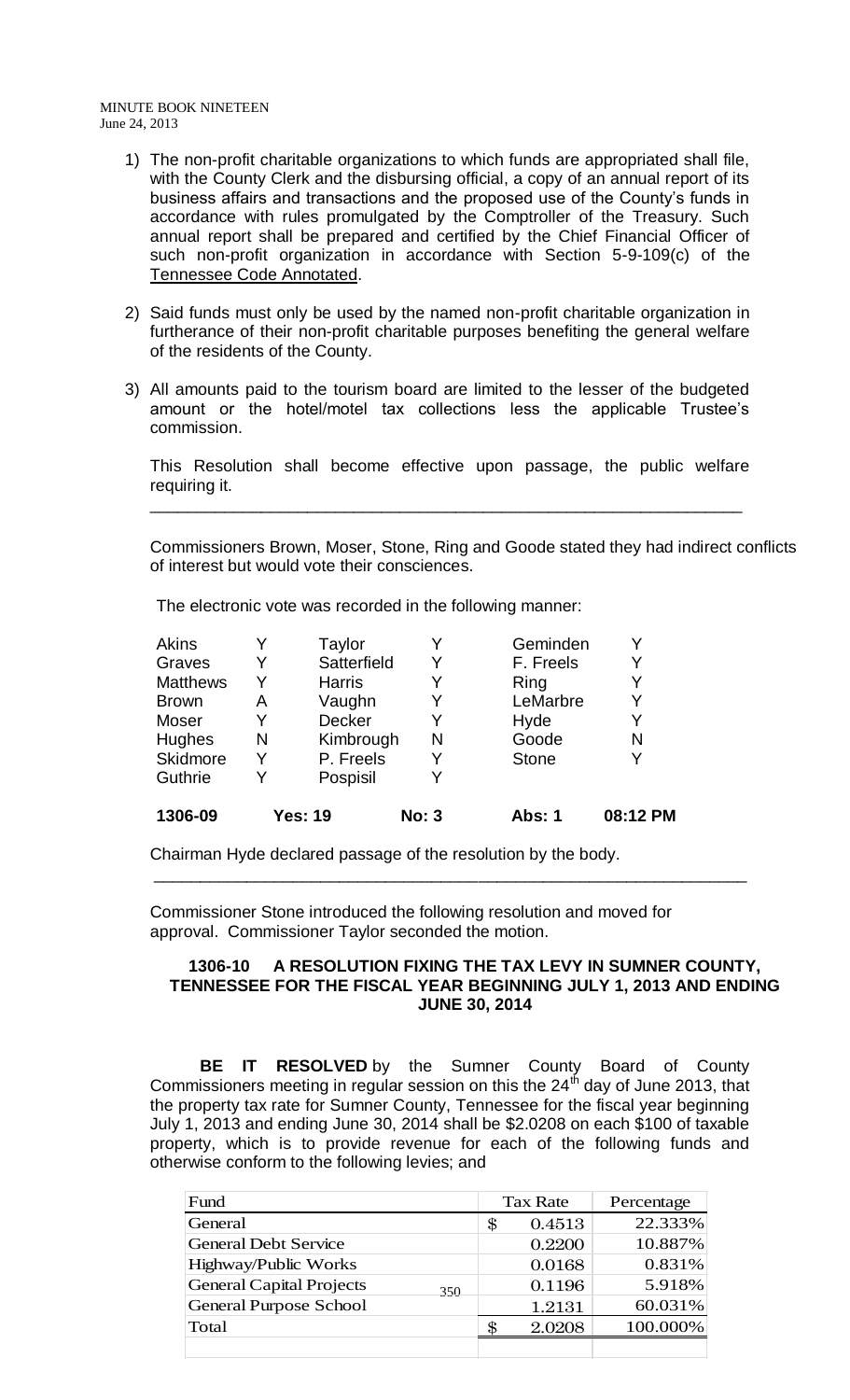**BE IT FURTHER RESOLVED** that the County Trustee shall reflect the property tax rate upon receipts used in collecting property taxes; and

**BE IT FURTHER RESOLVED** that all resolutions of the County Board of Commissioners of Sumner County, Tennessee which are in conflict with this resolution are hereby repealed; and

**BE IT FURTHER RESOLVED** that this resolution shall take effect from and after its passage, and its provisions shall be in force from and after July 1, 2013, the public welfare requiring it.

\_\_\_\_\_\_\_\_\_\_\_\_\_\_\_\_\_\_\_\_\_\_\_\_\_\_\_\_\_\_\_\_\_\_\_\_\_\_\_\_\_\_\_\_\_\_\_\_\_\_\_\_\_\_\_\_\_\_\_\_\_\_\_\_

The electronic vote was recorded in the following manner:

|   |             | Y                                                                       |                             | Y<br>Y                            |
|---|-------------|-------------------------------------------------------------------------|-----------------------------|-----------------------------------|
| Y | P. Freels   | Y                                                                       | <b>Stone</b>                |                                   |
| Y | Pospisil    | Y                                                                       |                             |                                   |
|   |             |                                                                         | Abs: 0                      | 08:13 PM                          |
|   | Y<br>Y<br>Y | <b>Harris</b><br>Vaughn<br><b>Decker</b><br>Kimbrough<br><b>Yes: 23</b> | Y<br>Y<br>Y<br><b>No: 0</b> | Ring<br>LeMarbre<br>Hyde<br>Goode |

Chairman Hyde declared passage of the resolution by the body.

Commissioner Stone introduced the following resolution and moved for approval. Commissioner Vaughn seconded the motion.

\_\_\_\_\_\_\_\_\_\_\_\_\_\_\_\_\_\_\_\_\_\_\_\_\_\_\_\_\_\_\_\_\_\_\_\_\_\_\_\_\_\_\_\_\_\_\_\_\_\_\_\_\_\_\_\_\_\_\_\_\_\_\_\_

## **1306-18 A RESOLUTION APPROPRIATING \$102,129.90 AS PASS-THROUGH FUNDS FOR STATE INMATE MEDICAL REIMBURSEMENT**

 **BE IT RESOLVED** by the Sumner County Board of County Commissioners meeting in regular sessions on this the 24th day of June, 2013, that this body hereby appropriates \$102,129.90 as pass-through funds for State Inmate Medical Reimbursement as shown on the attachment herewith.

\_\_\_\_\_\_\_\_\_\_\_\_\_\_\_\_\_\_\_\_\_\_\_\_\_\_\_\_\_\_\_\_\_\_\_\_\_\_\_\_\_\_\_\_\_\_\_\_\_\_\_\_\_\_\_\_\_\_\_\_\_\_\_\_\_\_\_\_\_\_\_\_\_\_\_\_\_\_\_\_\_\_\_\_

 **\_\_\_\_\_\_\_\_\_\_\_\_\_\_\_\_\_\_\_\_\_\_\_\_\_\_\_\_\_\_\_\_\_\_\_\_\_\_\_\_\_\_\_\_\_\_\_\_\_\_\_\_\_\_\_\_\_\_\_\_\_\_\_\_\_\_\_\_\_**

 Chairman Hyde declared Resolution 1306-18 approved by voice vote of the body with the necessary two-thirds vote.

# **ADJOURNMENT**

Chairman Hyde declared the Commission meeting adjourned at 8:20 p.m. into executive session.